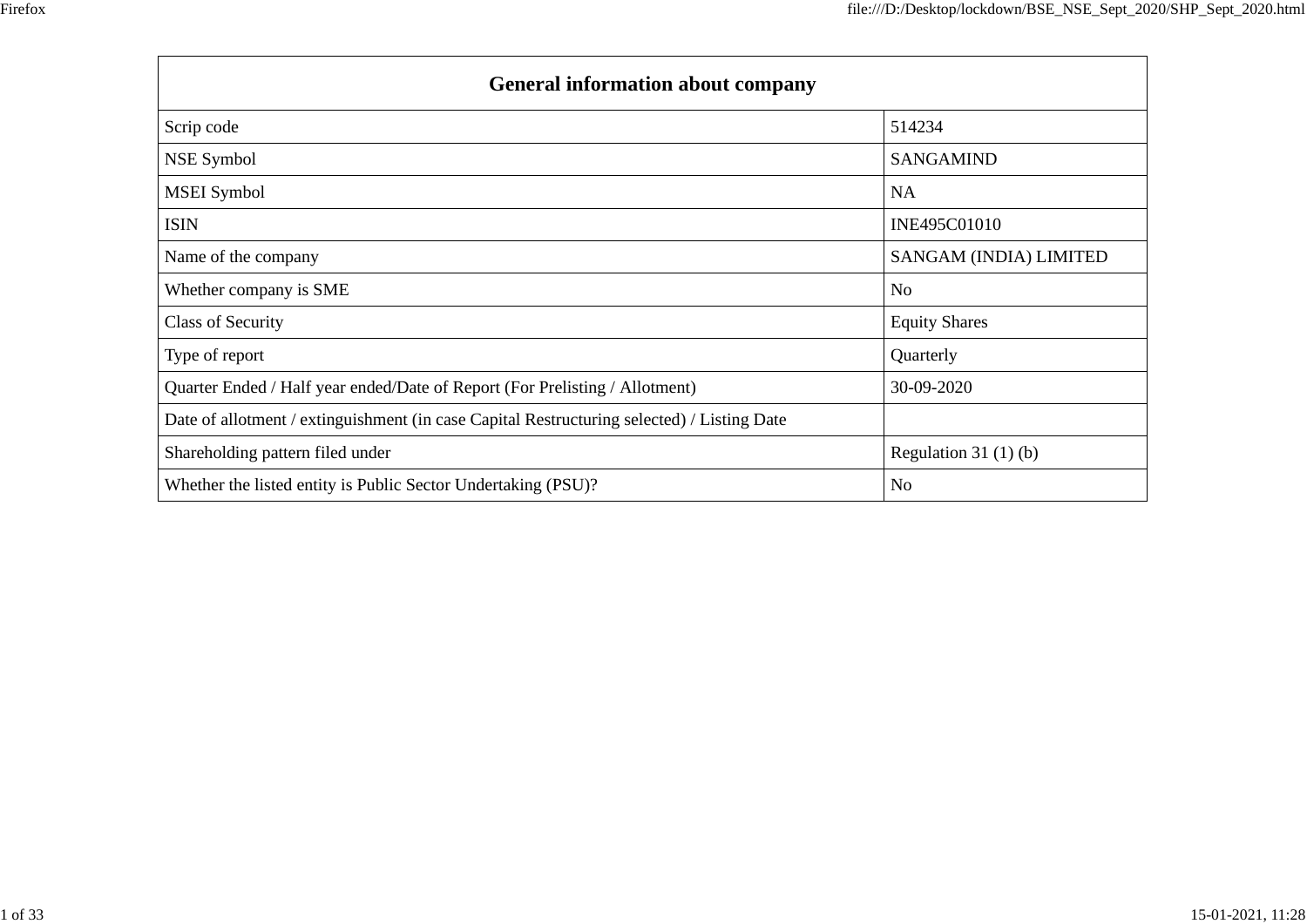| v<br>۰, |  |
|---------|--|
|         |  |

|                | <b>Declaration</b>                                                                        |                |                                |                       |                            |  |  |  |  |
|----------------|-------------------------------------------------------------------------------------------|----------------|--------------------------------|-----------------------|----------------------------|--|--|--|--|
| Sr.<br>No.     | Particular                                                                                | Yes/No         | Promoter and<br>Promoter Group | Public<br>shareholder | Non Promoter-Non<br>Public |  |  |  |  |
|                | Whether the Listed Entity has issued any partly paid up<br>shares?                        | N <sub>o</sub> | N <sub>o</sub>                 | N <sub>o</sub>        | N <sub>o</sub>             |  |  |  |  |
| $\overline{2}$ | Whether the Listed Entity has issued any Convertible<br>Securities ?                      | N <sub>o</sub> | N <sub>o</sub>                 | N <sub>o</sub>        | N <sub>o</sub>             |  |  |  |  |
| 3              | Whether the Listed Entity has issued any Warrants?                                        | N <sub>o</sub> | N <sub>o</sub>                 | N <sub>o</sub>        | N <sub>o</sub>             |  |  |  |  |
| 4              | Whether the Listed Entity has any shares against which<br>depository receipts are issued? | N <sub>o</sub> | No                             | N <sub>0</sub>        | N <sub>o</sub>             |  |  |  |  |
| 5              | Whether the Listed Entity has any shares in locked-in?                                    | N <sub>o</sub> | N <sub>o</sub>                 | N <sub>0</sub>        | No                         |  |  |  |  |
| 6              | Whether any shares held by promoters are pledge or<br>otherwise encumbered?               | N <sub>o</sub> | No                             |                       |                            |  |  |  |  |
| 7              | Whether company has equity shares with differential<br>voting rights?                     | N <sub>o</sub> | No                             | N <sub>o</sub>        | No                         |  |  |  |  |
| 8              | Whether the listed entity has any significant beneficial<br>owner?                        | N <sub>o</sub> |                                |                       |                            |  |  |  |  |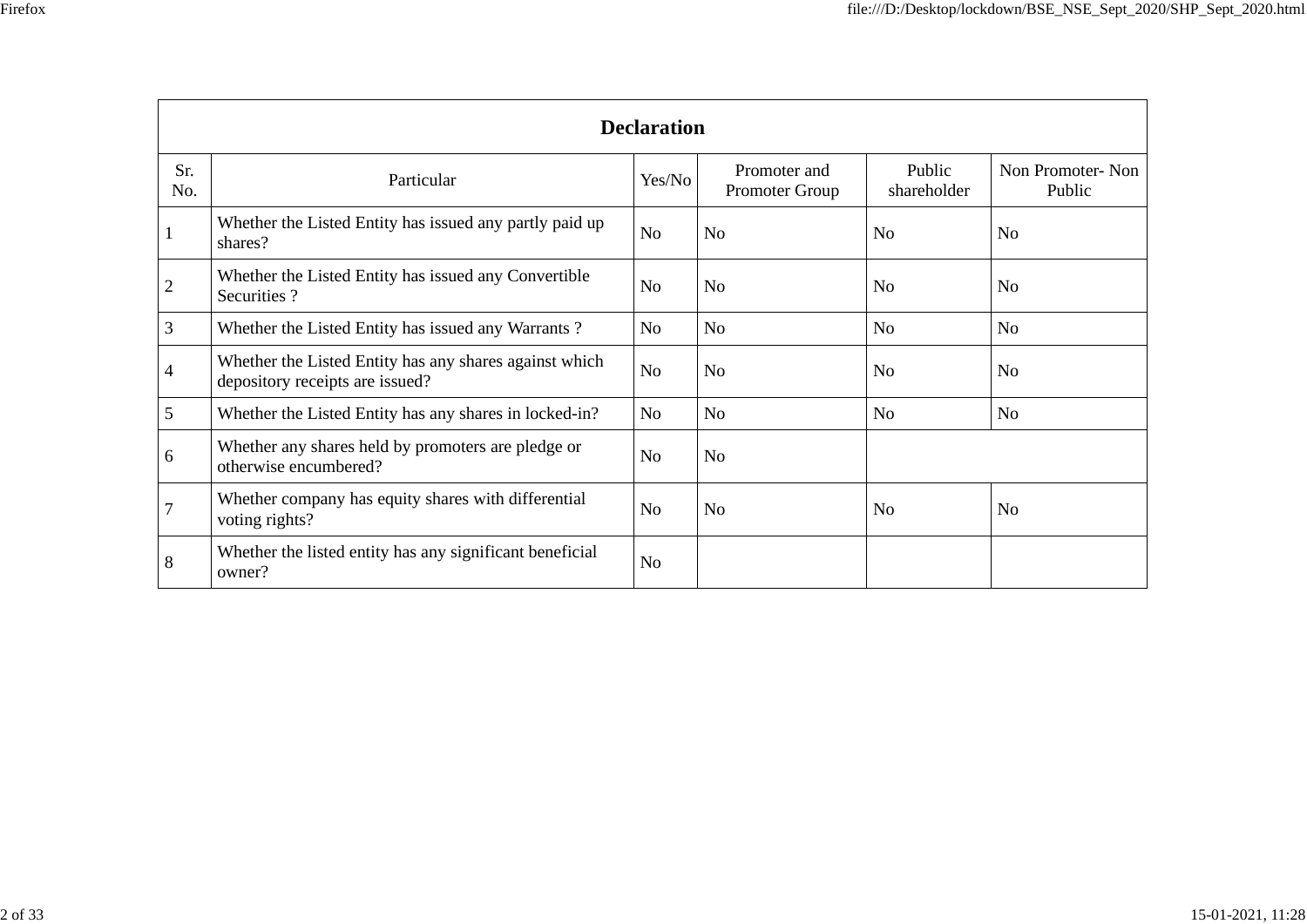|                 |                                                |                                  |                                                                                                                                                                                                                                          |                  |                           |                                                  | <b>Table I - Summary Statement holding of specified securities</b> |                     |  |          |     |
|-----------------|------------------------------------------------|----------------------------------|------------------------------------------------------------------------------------------------------------------------------------------------------------------------------------------------------------------------------------------|------------------|---------------------------|--------------------------------------------------|--------------------------------------------------------------------|---------------------|--|----------|-----|
|                 |                                                |                                  | No. Of<br>Partly<br>paid-                                                                                                                                                                                                                | No. Of<br>shares | Total nos.                | Shareholding as<br>a % of total no.<br>of shares | Number of Voting Rights held in each<br>class of securities (IX)   |                     |  |          |     |
| Category<br>(I) | Category of<br>shareholder<br>(II)             | Nos. Of<br>shareholders<br>(III) | fully paid<br>shares held<br>underlying<br>up<br>$(VII) =$<br>up equity<br>Depository<br>per SCRR,<br>equity<br>$(IV)+(V)+$<br>shares<br>shares<br>Receipts<br>$\text{held (IV)}$<br>(VI)<br>held<br>a % of<br>(VI)<br>$(A+B+C2)$<br>(V) | (calculated as   | No of Voting (XIV) Rights |                                                  |                                                                    | Total as a          |  |          |     |
|                 |                                                |                                  |                                                                                                                                                                                                                                          | 1957) (VIII) As  | Class eg:<br>$\mathbf X$  | Class<br>eg:y                                    | Total                                                              | $%$ of<br>$(A+B+C)$ |  |          |     |
| (A)             | Promoter &<br>Promoter<br>Group                | 23                               | 21682401                                                                                                                                                                                                                                 |                  |                           | 21682401                                         | 55                                                                 | 21682401            |  | 21682401 | 55  |
| (B)             | Public                                         | 7803                             | 17739158                                                                                                                                                                                                                                 |                  |                           | 17739158                                         | 45                                                                 | 17739158            |  | 17739158 | 45  |
| (C)             | Non<br>Promoter-<br>Non Public                 |                                  |                                                                                                                                                                                                                                          |                  |                           |                                                  |                                                                    |                     |  |          |     |
| (C1)            | <b>Shares</b><br>underlying<br><b>DRs</b>      |                                  |                                                                                                                                                                                                                                          |                  |                           |                                                  |                                                                    |                     |  |          |     |
| (C2)            | Shares held<br>by<br>Employee<br><b>Trusts</b> |                                  |                                                                                                                                                                                                                                          |                  |                           |                                                  |                                                                    |                     |  |          |     |
|                 | Total                                          | 7826                             | 39421559                                                                                                                                                                                                                                 |                  |                           | 39421559                                         | 100                                                                | 39421559            |  | 39421559 | 100 |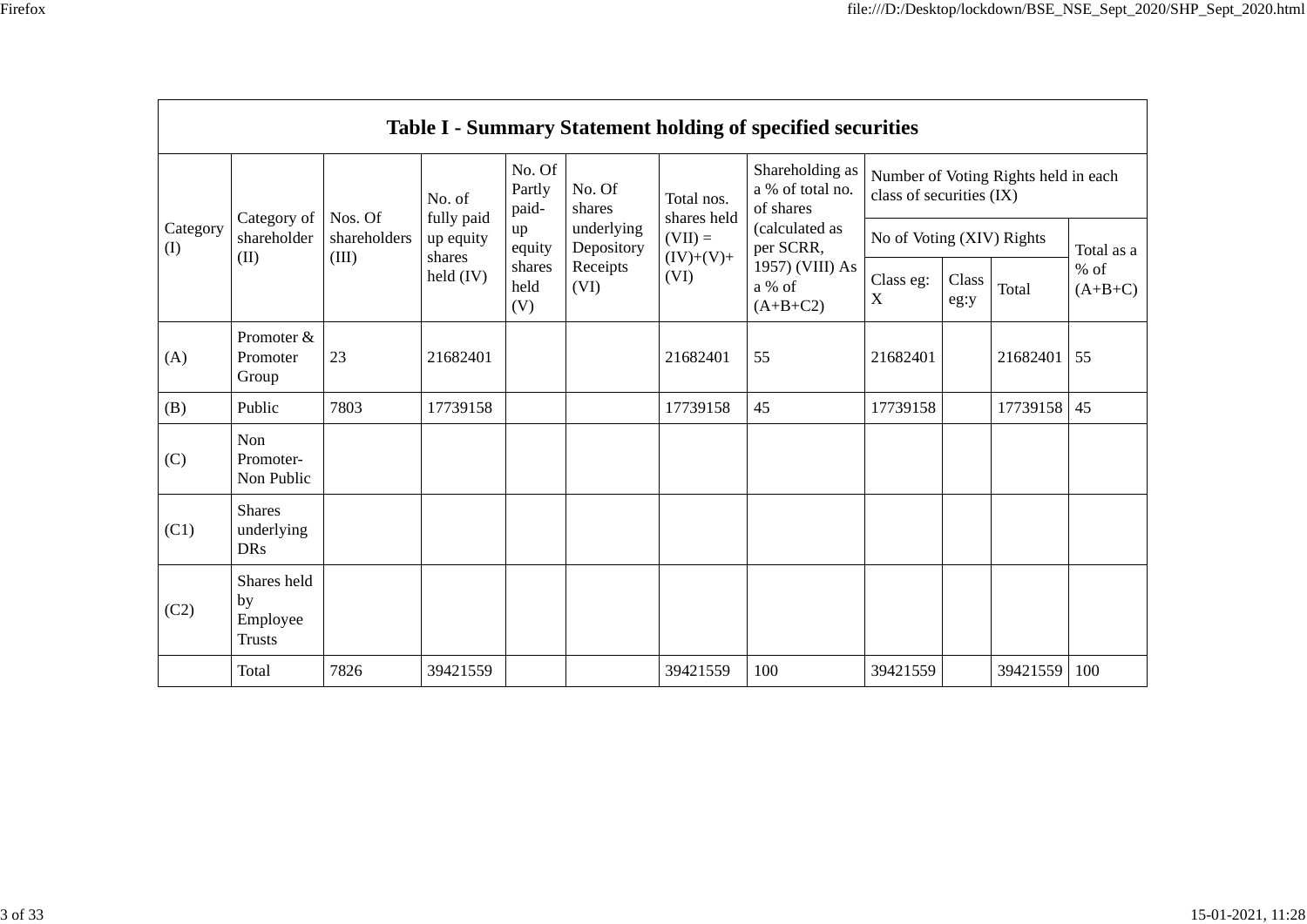| Category<br>(I)<br>(II) |                                                | No. Of<br><b>Shares</b>                  | No. of<br><b>Shares</b>               | No. Of Shares<br>Underlying<br>Outstanding<br>convertible<br>securities and<br>No. Of<br>Warrants (Xi)<br>(a) | Shareholding, as<br>a % assuming full<br>conversion of<br>convertible                                         | Number of<br>Locked in<br>shares (XII) |                                          | Number of<br><b>Shares</b><br>pledged or<br>otherwise<br>encumbered |                                                      | Number of                                                  |
|-------------------------|------------------------------------------------|------------------------------------------|---------------------------------------|---------------------------------------------------------------------------------------------------------------|---------------------------------------------------------------------------------------------------------------|----------------------------------------|------------------------------------------|---------------------------------------------------------------------|------------------------------------------------------|------------------------------------------------------------|
|                         | Category of<br>shareholder                     | Underlying<br>Outstanding<br>convertible | Underlying<br>Outstanding<br>Warrants |                                                                                                               | securities (as a<br>percentage of<br>diluted share<br>capital) $(XI)=$<br>$(VII)+(X)$ As a %<br>of $(A+B+C2)$ |                                        | As a %                                   |                                                                     | (XIII)<br>As a %                                     | equity shares<br>held in<br>dematerialized<br>form $(XIV)$ |
|                         |                                                | securities $(X)$                         | $(X_i)$                               |                                                                                                               |                                                                                                               | No.<br>(a)                             | of total<br><b>Shares</b><br>held<br>(b) | No.<br>(a)                                                          | of total<br><b>Shares</b><br>$\text{held}(\text{b})$ |                                                            |
| (A)                     | Promoter &<br>Promoter<br>Group                |                                          |                                       |                                                                                                               | 55                                                                                                            |                                        |                                          |                                                                     |                                                      | 21682401                                                   |
| (B)                     | Public                                         |                                          |                                       |                                                                                                               | 45                                                                                                            |                                        |                                          |                                                                     |                                                      | 17615167                                                   |
| (C)                     | Non<br>Promoter-<br>Non Public                 |                                          |                                       |                                                                                                               |                                                                                                               |                                        |                                          |                                                                     |                                                      |                                                            |
| (C1)                    | <b>Shares</b><br>underlying<br><b>DRs</b>      |                                          |                                       |                                                                                                               |                                                                                                               |                                        |                                          |                                                                     |                                                      |                                                            |
| (C2)                    | Shares held<br>by<br>Employee<br><b>Trusts</b> |                                          |                                       |                                                                                                               |                                                                                                               |                                        |                                          |                                                                     |                                                      |                                                            |
|                         | Total                                          |                                          |                                       |                                                                                                               | 100                                                                                                           |                                        |                                          |                                                                     |                                                      | 39297568                                                   |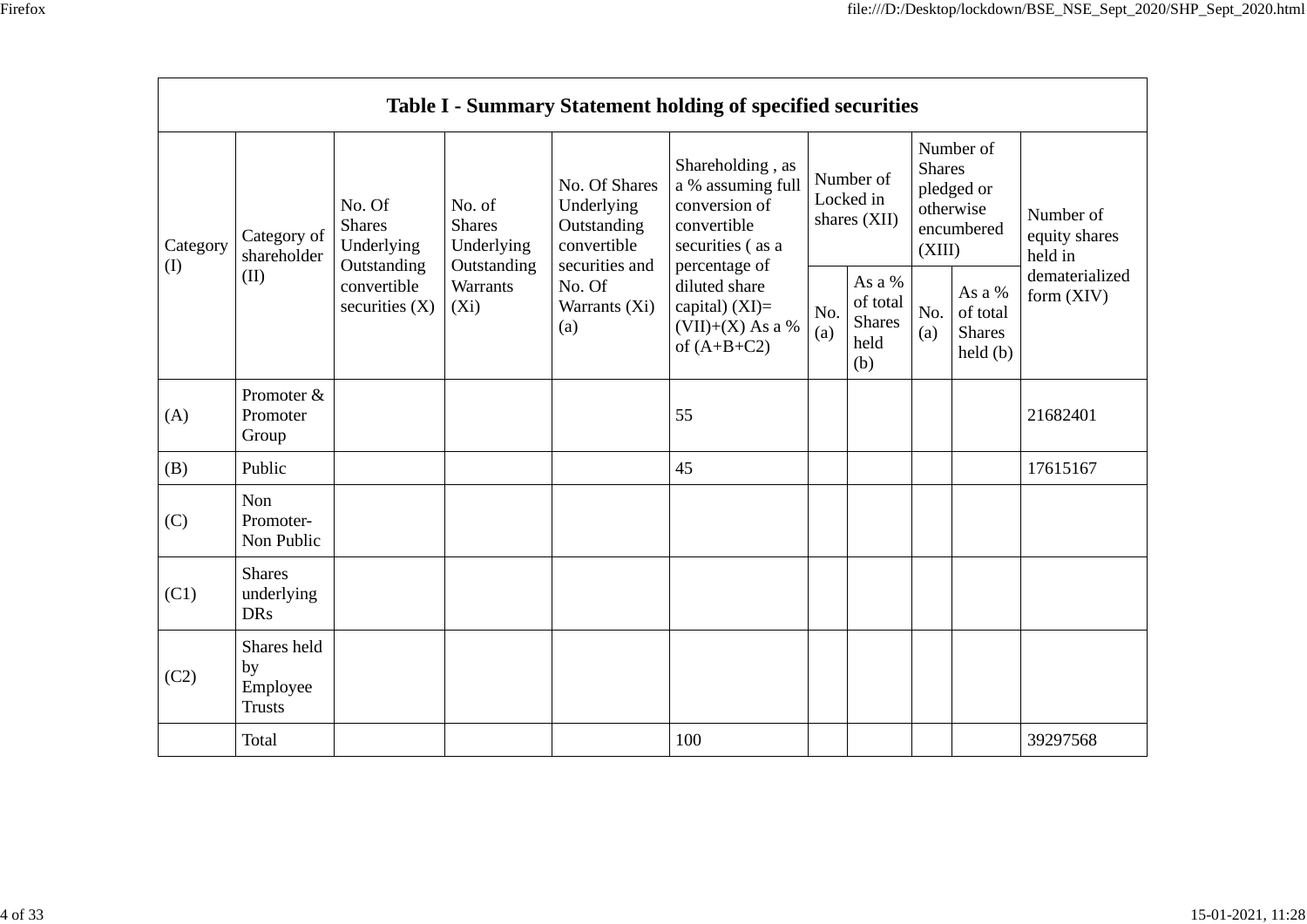| ero |  |
|-----|--|
|     |  |
|     |  |

|                                                                                                | Table II - Statement showing shareholding pattern of the Promoter and Promoter Group |                                  |                                   |                            |                                                                  |                                                                  |                                                                                                                                  |                                                                  |               |          |                           |
|------------------------------------------------------------------------------------------------|--------------------------------------------------------------------------------------|----------------------------------|-----------------------------------|----------------------------|------------------------------------------------------------------|------------------------------------------------------------------|----------------------------------------------------------------------------------------------------------------------------------|------------------------------------------------------------------|---------------|----------|---------------------------|
|                                                                                                |                                                                                      |                                  | No. of                            | No.<br><b>Of</b><br>Partly | No. Of<br>shares<br>underlying<br>Depository<br>Receipts<br>(VI) | Total nos.<br>shares<br>held (VII)<br>$=$<br>$(IV)+(V)+$<br>(VI) | Shareholding<br>as a % of<br>total no. of<br>shares<br>(calculated<br>as per<br>SCRR,<br>1957) (VIII)<br>As a % of<br>$(A+B+C2)$ | Number of Voting Rights held in each<br>class of securities (IX) |               |          |                           |
| Sr.                                                                                            | Category &<br>Name of the<br>Shareholders (I)                                        | Nos. Of<br>shareholders<br>(III) | fully paid<br>up equity<br>shares | paid-<br>up<br>equity      |                                                                  |                                                                  |                                                                                                                                  | No of Voting (XIV) Rights                                        |               |          | Total<br>as a $\%$<br>of  |
|                                                                                                |                                                                                      |                                  | held $(IV)$                       | shares<br>held<br>(V)      |                                                                  |                                                                  |                                                                                                                                  | Class eg:<br>$\mathbf X$                                         | Class<br>eg:y | Total    | Total<br>Voting<br>rights |
| $\mathbf{A}$                                                                                   | Table II - Statement showing shareholding pattern of the Promoter and Promoter Group |                                  |                                   |                            |                                                                  |                                                                  |                                                                                                                                  |                                                                  |               |          |                           |
| (1)                                                                                            | Indian                                                                               |                                  |                                   |                            |                                                                  |                                                                  |                                                                                                                                  |                                                                  |               |          |                           |
| (a)                                                                                            | Individuals/Hindu<br>undivided Family                                                | 10                               | 4234433                           |                            |                                                                  | 4234433                                                          | 10.74                                                                                                                            | 4234433                                                          |               | 4234433  | 10.74                     |
| (d)                                                                                            | Any Other<br>(specify)                                                               | 13                               | 17447968                          |                            |                                                                  | 17447968                                                         | 44.26                                                                                                                            | 17447968                                                         |               | 17447968 | 44.26                     |
| Sub-Total<br>(A)(1)                                                                            |                                                                                      | 23                               | 21682401                          |                            |                                                                  | 21682401                                                         | 55                                                                                                                               | 21682401                                                         |               | 21682401 | 55                        |
| (2)                                                                                            | Foreign                                                                              |                                  |                                   |                            |                                                                  |                                                                  |                                                                                                                                  |                                                                  |               |          |                           |
| Total<br>Shareholding<br>of Promoter<br>and<br>Promoter<br>Group<br>$(A)= (A)$<br>$(1)+(A)(2)$ |                                                                                      | 23                               | 21682401                          |                            |                                                                  | 21682401                                                         | 55                                                                                                                               | 21682401                                                         |               | 21682401 | 55                        |
| $\, {\bf B}$                                                                                   | Table III - Statement showing shareholding pattern of the Public shareholder         |                                  |                                   |                            |                                                                  |                                                                  |                                                                                                                                  |                                                                  |               |          |                           |
| (1)                                                                                            | Institutions                                                                         |                                  |                                   |                            |                                                                  |                                                                  |                                                                                                                                  |                                                                  |               |          |                           |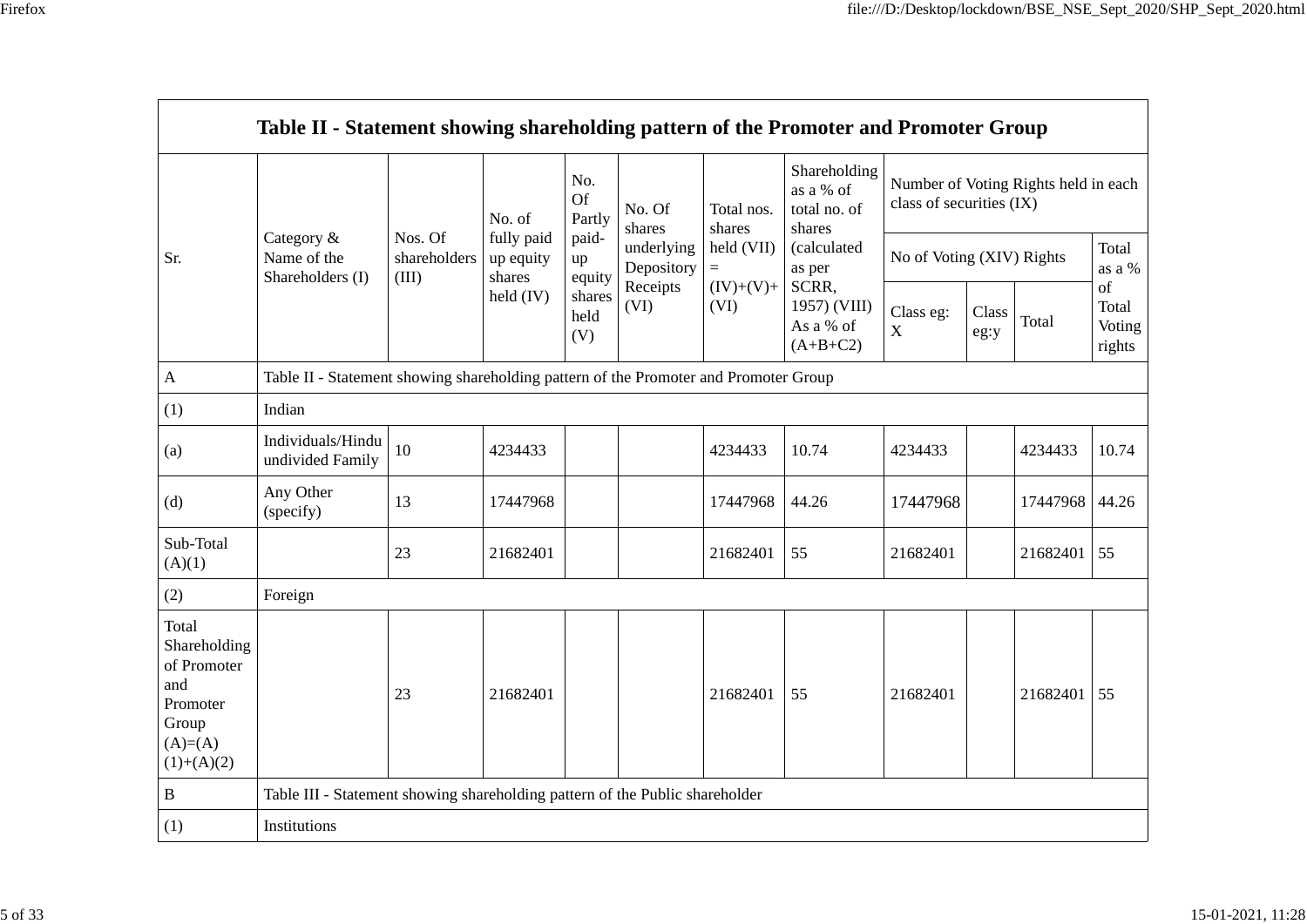| (g)                                                                            | Insurance<br>Companies                                                                                              | $\sqrt{2}$     | 1013399                                                                                       | 1013399  | 2.57             | 1013399  | 1013399  | 2.57             |
|--------------------------------------------------------------------------------|---------------------------------------------------------------------------------------------------------------------|----------------|-----------------------------------------------------------------------------------------------|----------|------------------|----------|----------|------------------|
| Sub-Total<br>(B)(1)                                                            |                                                                                                                     | $\overline{2}$ | 1013399                                                                                       | 1013399  | 2.57             | 1013399  | 1013399  | 2.57             |
| (3)                                                                            | Non-institutions                                                                                                    |                |                                                                                               |          |                  |          |          |                  |
| (a(i))                                                                         | Individuals -<br>i.Individual<br>shareholders<br>holding nominal<br>share capital up<br>to Rs. 2 lakhs.             | 7273           | 2362609                                                                                       | 2362609  | 5.99             | 2362609  | 2362609  | 5.99             |
| (a(ii))                                                                        | Individuals - ii.<br>Individual<br>shareholders<br>holding nominal<br>share capital in<br>excess of Rs. 2<br>lakhs. | 10             | 428351                                                                                        | 428351   | 1.09             | 428351   | 428351   | 1.09             |
| (b)                                                                            | NBFCs registered<br>with RBI                                                                                        | $\mathbf{1}$   | 10                                                                                            | 10       | $\boldsymbol{0}$ | 10       | 10       | $\boldsymbol{0}$ |
| (e)                                                                            | Any Other<br>(specify)                                                                                              | 517            | 13934789                                                                                      | 13934789 | 35.35            | 13934789 | 13934789 | 35.35            |
| Sub-Total<br>(B)(3)                                                            |                                                                                                                     | 7801           | 16725759                                                                                      | 16725759 | 42.43            | 16725759 | 16725759 | 42.43            |
| <b>Total Public</b><br>Shareholding<br>$(B)= (B)$<br>$(1)+(B)$<br>$(2)+(B)(3)$ |                                                                                                                     | 7803           | 17739158                                                                                      | 17739158 | 45               | 17739158 | 17739158 | 45               |
| ${\bf C}$                                                                      |                                                                                                                     |                | Table IV - Statement showing shareholding pattern of the Non Promoter- Non Public shareholder |          |                  |          |          |                  |
| Total (<br>$A+B+C2$ )                                                          |                                                                                                                     | 7826           | 39421559                                                                                      | 39421559 | 100              | 39421559 | 39421559 | 100              |
| Total<br>$(A+B+C)$                                                             |                                                                                                                     | 7826           | 39421559                                                                                      | 39421559 | 100              | 39421559 | 39421559 | 100              |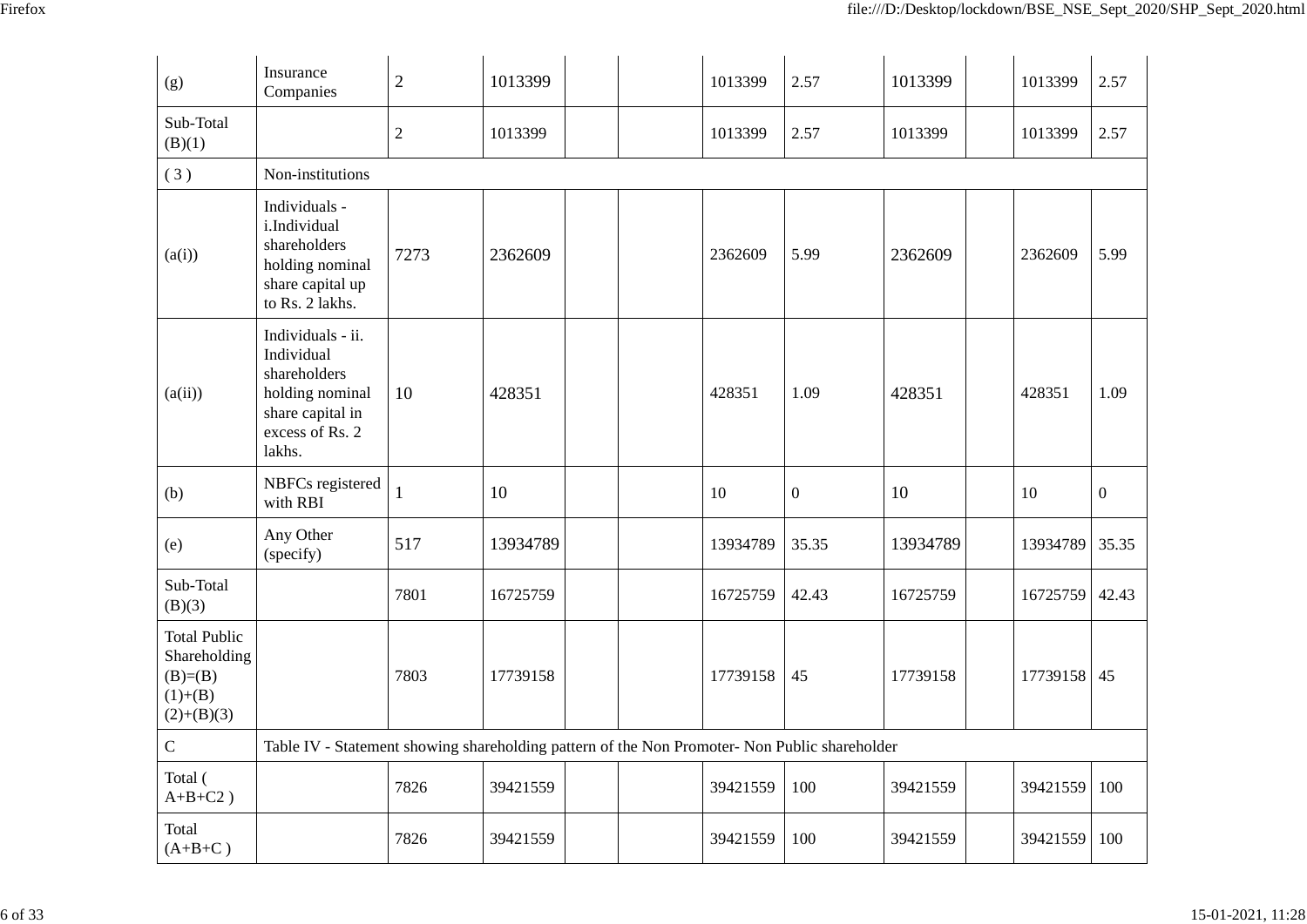|                                                                                          |                                                           |                                            |                                                                             | Table II - Statement showing shareholding pattern of the Promoter and Promoter Group                       |            |                                                                |                         |                                                    |                                       |
|------------------------------------------------------------------------------------------|-----------------------------------------------------------|--------------------------------------------|-----------------------------------------------------------------------------|------------------------------------------------------------------------------------------------------------|------------|----------------------------------------------------------------|-------------------------|----------------------------------------------------|---------------------------------------|
| Sr.                                                                                      | No. Of Shares<br>Underlying<br>Outstanding<br>convertible | No. of Shares<br>Underlying<br>Outstanding | No. Of Shares<br>Underlying<br>Outstanding<br>convertible<br>securities and | Shareholding, as a<br>% assuming full<br>conversion of<br>convertible<br>securities (as a<br>percentage of |            | Number of<br>Locked in<br>shares (XII)                         | <b>Shares</b><br>(XIII) | Number of<br>pledged or<br>otherwise<br>encumbered | Number of<br>equity shares<br>held in |
|                                                                                          | securities $(X)$                                          | Warrants (Xi)                              | No. Of<br>Warrants (Xi)<br>(a)                                              | diluted share<br>capital) $(XI)=$<br>$(VII)+(X)$ As a %<br>of $(A+B+C2)$                                   | No.<br>(a) | As a %<br>of total<br><b>Shares</b><br>$\text{held}(\text{b})$ | No.<br>(a)              | As a %<br>of total<br><b>Shares</b><br>held(b)     | dematerialized<br>form $(XIV)$        |
| $\mathbf{A}$                                                                             |                                                           |                                            |                                                                             | Table II - Statement showing shareholding pattern of the Promoter and Promoter Group                       |            |                                                                |                         |                                                    |                                       |
| (1)                                                                                      | Indian                                                    |                                            |                                                                             |                                                                                                            |            |                                                                |                         |                                                    |                                       |
| (a)                                                                                      |                                                           |                                            |                                                                             | 10.74                                                                                                      |            |                                                                |                         |                                                    | 4234433                               |
| (d)                                                                                      |                                                           |                                            |                                                                             | 44.26                                                                                                      |            |                                                                |                         |                                                    | 17447968                              |
| Sub-Total<br>(A)(1)                                                                      |                                                           |                                            |                                                                             | 55                                                                                                         |            |                                                                |                         |                                                    | 21682401                              |
| (2)                                                                                      | Foreign                                                   |                                            |                                                                             |                                                                                                            |            |                                                                |                         |                                                    |                                       |
| Total<br>Shareholding of<br>Promoter and<br>Promoter Group<br>$(A)= (A)$<br>$(1)+(A)(2)$ |                                                           |                                            |                                                                             | 55                                                                                                         |            |                                                                |                         |                                                    | 21682401                              |
| B                                                                                        |                                                           |                                            |                                                                             | Table III - Statement showing shareholding pattern of the Public shareholder                               |            |                                                                |                         |                                                    |                                       |
| (1)                                                                                      | Institutions                                              |                                            |                                                                             |                                                                                                            |            |                                                                |                         |                                                    |                                       |
| (g)                                                                                      |                                                           |                                            |                                                                             | 2.57                                                                                                       |            |                                                                |                         |                                                    | 1013399                               |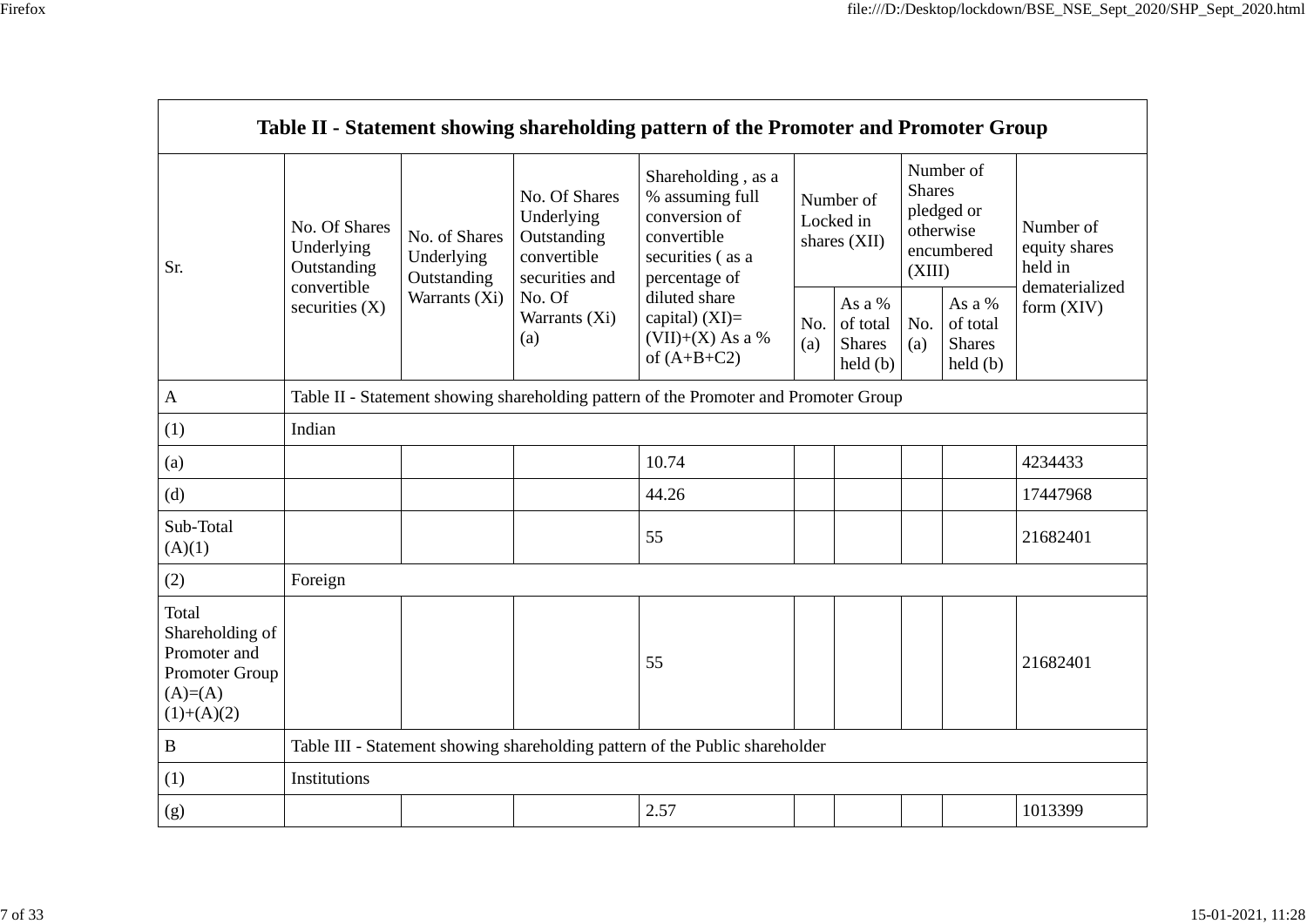| v<br>۰, |  |
|---------|--|
|         |  |

| Sub-Total<br>(B)(1)                                                     |                  |  | 2.57                                                                                          |  | 1013399  |
|-------------------------------------------------------------------------|------------------|--|-----------------------------------------------------------------------------------------------|--|----------|
| (3)                                                                     | Non-institutions |  |                                                                                               |  |          |
| (a(i))                                                                  |                  |  | 5.99                                                                                          |  | 2255351  |
| (a(ii))                                                                 |                  |  | 1.09                                                                                          |  | 428351   |
| (b)                                                                     |                  |  | $\mathbf{0}$                                                                                  |  | 10       |
| (e)                                                                     |                  |  | 35.35                                                                                         |  | 13918056 |
| Sub-Total<br>(B)(3)                                                     |                  |  | 42.43                                                                                         |  | 16601768 |
| <b>Total Public</b><br>Shareholding<br>$(B)=(B)(1)+(B)$<br>$(2)+(B)(3)$ |                  |  | 45                                                                                            |  | 17615167 |
| C                                                                       |                  |  | Table IV - Statement showing shareholding pattern of the Non Promoter- Non Public shareholder |  |          |
| Total (<br>$A+B+C2$ )                                                   |                  |  | 100                                                                                           |  | 39297568 |
| Total $(A+B+C)$                                                         |                  |  | 100                                                                                           |  | 39297568 |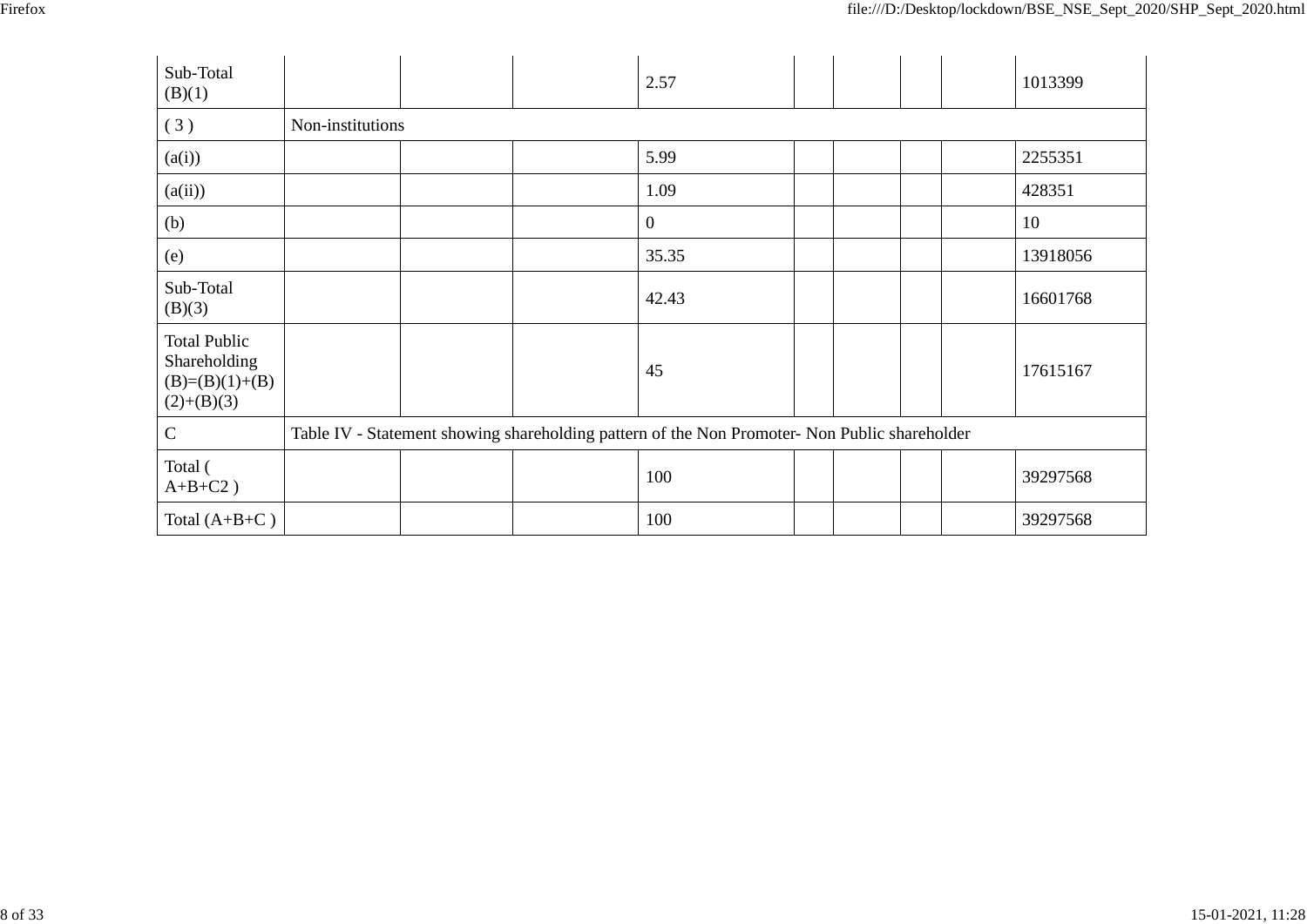|                                                                                                                      |                                                      |                                   | <b>Individuals/Hindu undivided Family</b>     |                                 |                               |                                 |                              |
|----------------------------------------------------------------------------------------------------------------------|------------------------------------------------------|-----------------------------------|-----------------------------------------------|---------------------------------|-------------------------------|---------------------------------|------------------------------|
| Searial No.                                                                                                          | 1                                                    | $\mathbf{2}$                      | 3                                             | $\overline{4}$                  | 5                             | 6                               | $\overline{7}$               |
| Name of the<br>Shareholders (I)                                                                                      | <b>BADARILAL</b><br><b>RAMPAL SONI</b><br><b>HUF</b> | <b>RAM PAL</b><br><b>SONI HUF</b> | <b>ANJANA</b><br><b>SONI</b><br><b>THAKUR</b> | <b>RADHADEVI</b><br><b>SONI</b> | <b>MAMTA</b><br><b>MODANI</b> | <b>ARCHANA</b><br><b>SODANI</b> | <b>ANTIMA</b><br><b>SONI</b> |
| PAN(II)                                                                                                              | AAAHB5191B                                           | AAAHR9287A                        | ABYPS4154N                                    | ABYPS4155P                      | AIVPM4088P                    | ANTPS5696L                      | ARAPS0443C                   |
| No. of fully paid<br>up equity shares<br>held $(IV)$                                                                 | 128268                                               | 248300                            | 3750                                          | 377761                          | 105404                        | 60774                           | 46050                        |
| No. Of Partly paid-<br>up equity shares<br>$\text{held}(V)$                                                          |                                                      |                                   |                                               |                                 |                               |                                 |                              |
| No. Of shares<br>underlying<br>Depository<br>Receipts (VI)                                                           |                                                      |                                   |                                               |                                 |                               |                                 |                              |
| Total nos. shares<br>held $(VII) =$<br>$(IV)+(V)+(VI)$                                                               | 128268                                               | 248300                            | 3750                                          | 377761                          | 105404                        | 60774                           | 46050                        |
| Shareholding as a<br>% of total no. of<br>shares (calculated<br>as per SCRR,<br>1957) (VIII) As a<br>% of $(A+B+C2)$ | 0.33                                                 | 0.63                              | 0.01                                          | 0.96                            | 0.27                          | 0.15                            | 0.12                         |
| Number of Voting Rights held in each class of securities (IX)                                                        |                                                      |                                   |                                               |                                 |                               |                                 |                              |
| Class eg:X                                                                                                           | 128268                                               | 248300                            | 3750                                          | 377761                          | 105404                        | 60774                           | 46050                        |
| Class eg:y                                                                                                           |                                                      |                                   |                                               |                                 |                               |                                 |                              |
| Total                                                                                                                | 128268                                               | 248300                            | 3750                                          | 377761                          | 105404                        | 60774                           | 46050                        |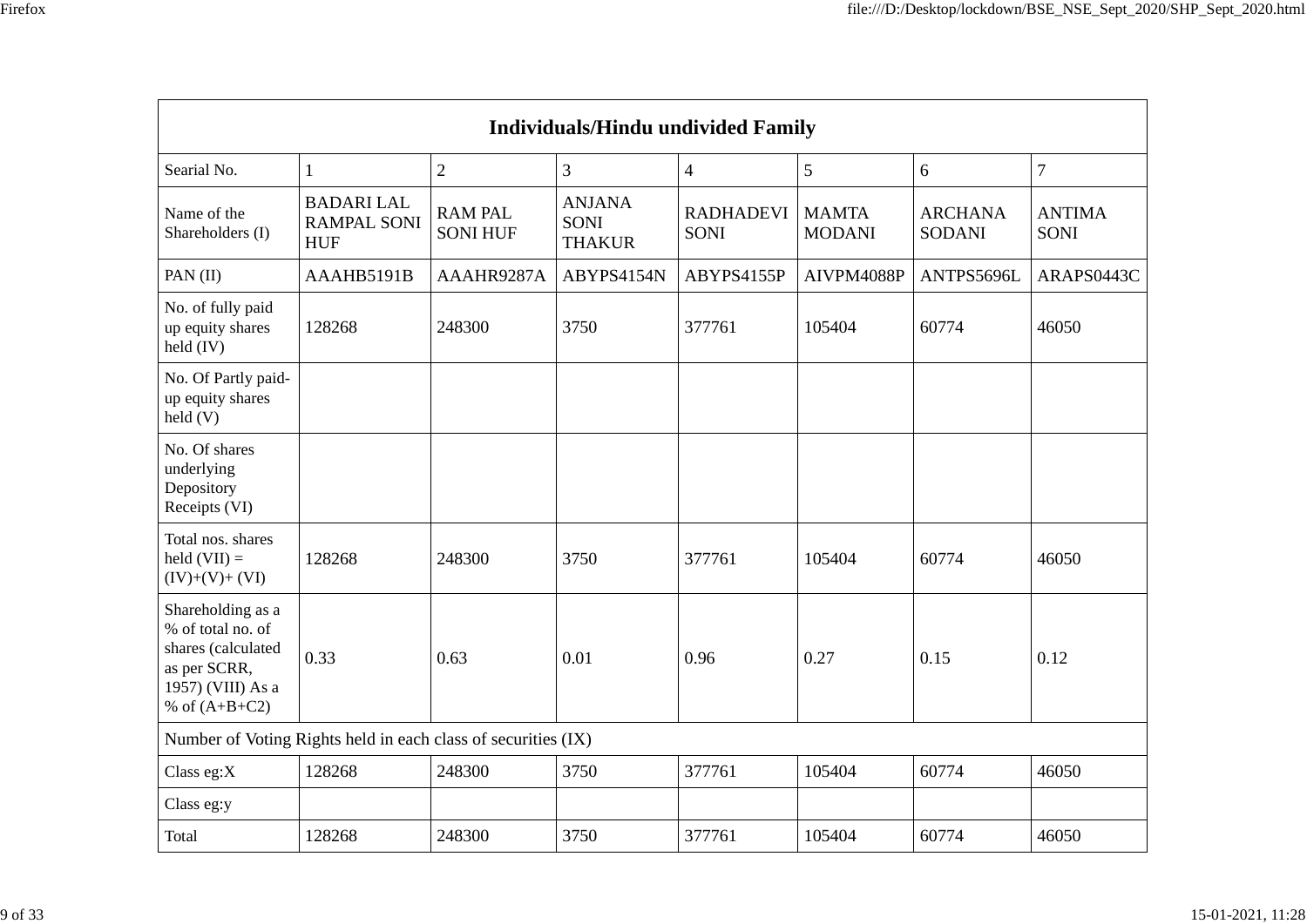| Total as a % of<br><b>Total Voting rights</b>                                                                                                                                            | 0.33 | 0.63 | 0.01 | 0.96 | 0.27 | 0.15 | 0.12 |
|------------------------------------------------------------------------------------------------------------------------------------------------------------------------------------------|------|------|------|------|------|------|------|
| No. Of Shares<br>Underlying<br>Outstanding<br>convertible<br>securities (X)                                                                                                              |      |      |      |      |      |      |      |
| No. of Shares<br>Underlying<br>Outstanding<br>Warrants (Xi)                                                                                                                              |      |      |      |      |      |      |      |
| No. Of Shares<br>Underlying<br>Outstanding<br>convertible<br>securities and No.<br>Of Warrants (Xi)<br>(a)                                                                               |      |      |      |      |      |      |      |
| Shareholding, as a<br>% assuming full<br>conversion of<br>convertible<br>securities (as a<br>percentage of<br>diluted share<br>capital) (XI)=<br>$(VII)+(Xi)(a) As a$<br>% of $(A+B+C2)$ | 0.33 | 0.63 | 0.01 | 0.96 | 0.27 | 0.15 | 0.12 |
| Number of Locked in shares (XII)                                                                                                                                                         |      |      |      |      |      |      |      |
| No. $(a)$                                                                                                                                                                                |      |      |      |      |      |      |      |
| As a % of total<br>Shares held (b)                                                                                                                                                       |      |      |      |      |      |      |      |
| Number of Shares pledged or otherwise encumbered (XIII)                                                                                                                                  |      |      |      |      |      |      |      |
| No. $(a)$                                                                                                                                                                                |      |      |      |      |      |      |      |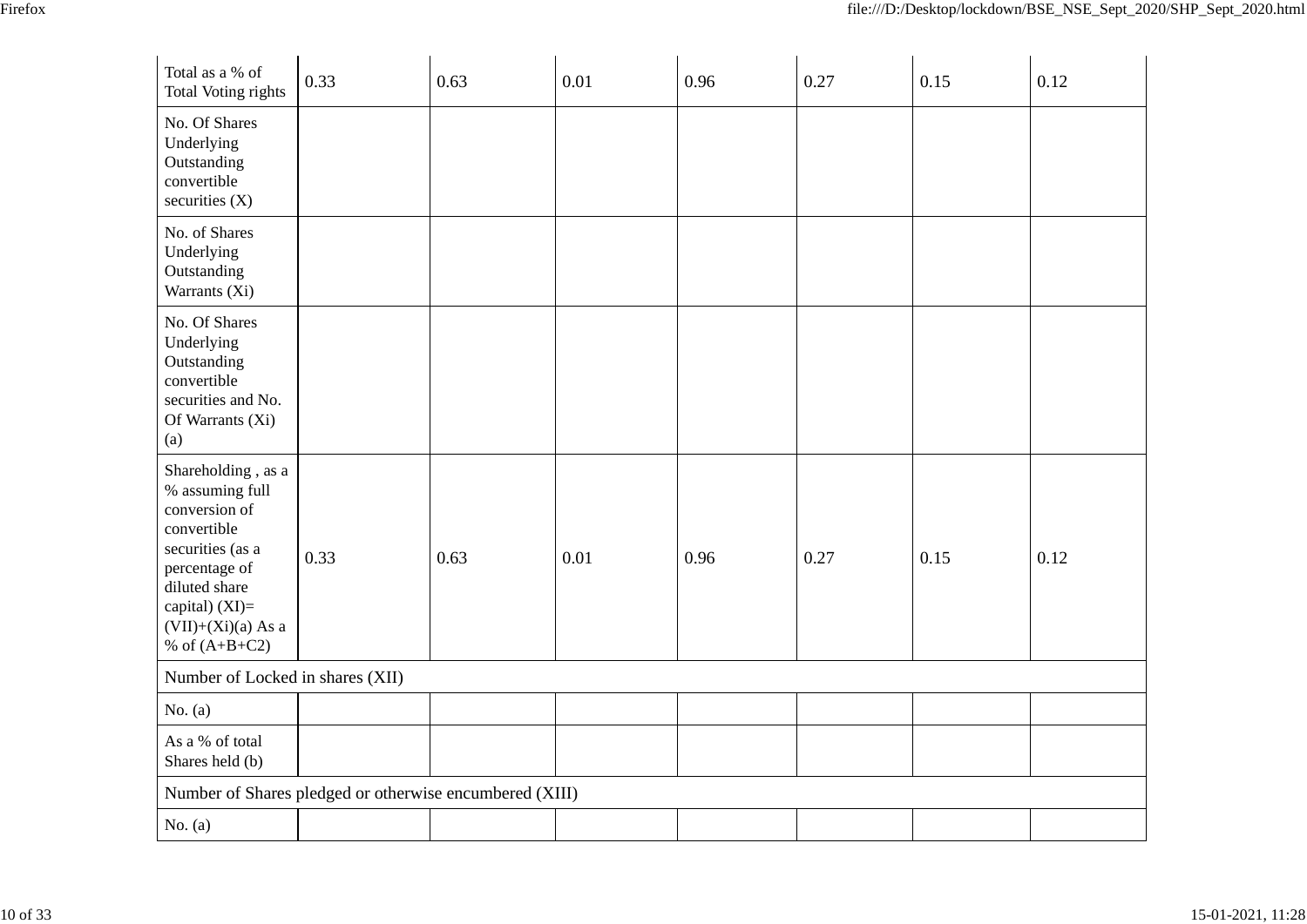| As a % of total<br>Shares held (b)                                   |          |          |          |          |          |          |          |
|----------------------------------------------------------------------|----------|----------|----------|----------|----------|----------|----------|
| Number of equity<br>shares held in<br>dematerialized<br>form $(XIV)$ | 128268   | 248300   | 3750     | 377761   | 105404   | 60774    | 46050    |
| Reason for not providing PAN                                         |          |          |          |          |          |          |          |
| Reason for not<br>providing PAN                                      |          |          |          |          |          |          |          |
| Shareholder type                                                     | Promoter | Promoter | Promoter | Promoter | Promoter | Promoter | Promoter |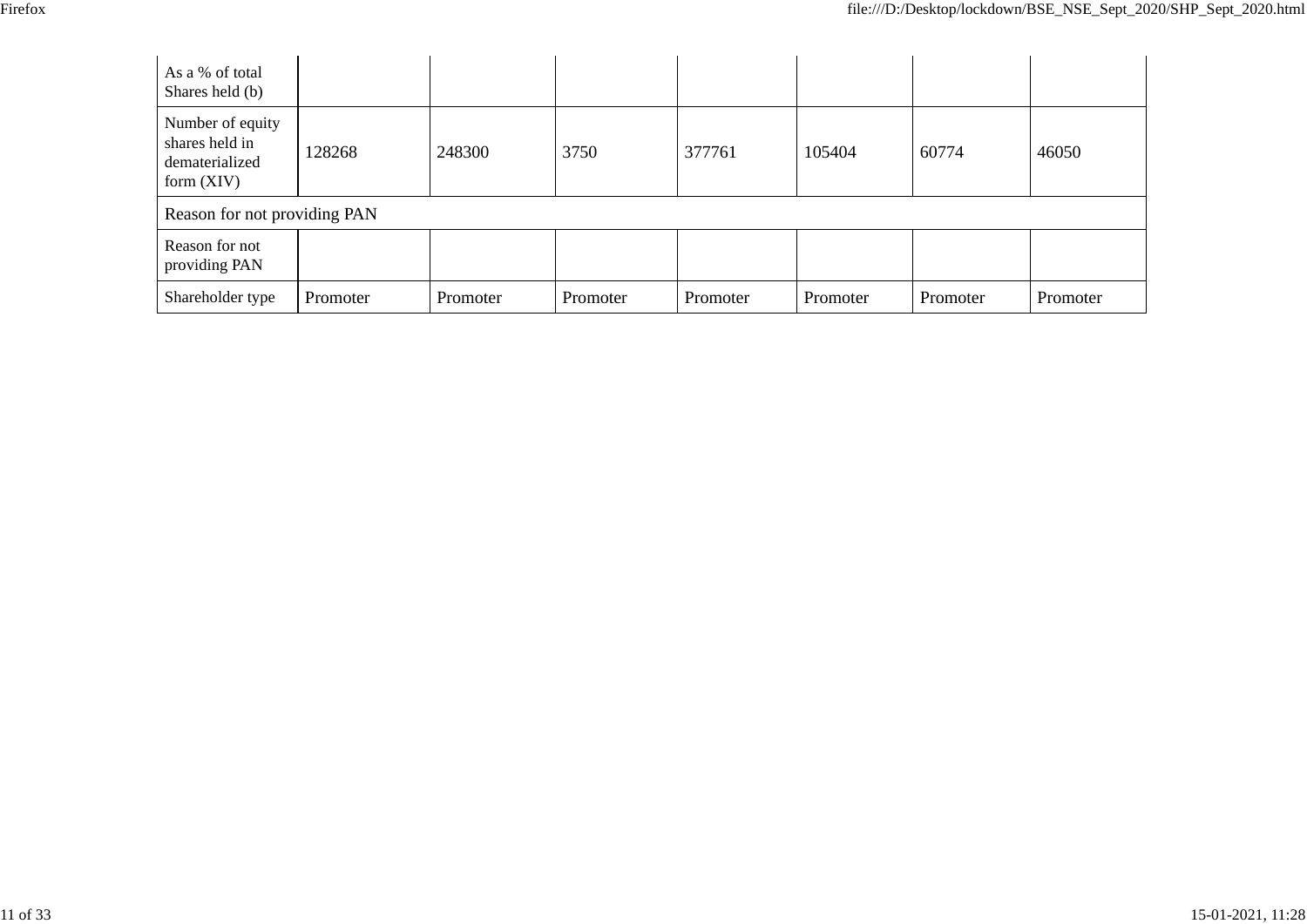|                                                                                                                      |                                                               | <b>Individuals/Hindu undivided Family</b> |                          |                       |
|----------------------------------------------------------------------------------------------------------------------|---------------------------------------------------------------|-------------------------------------------|--------------------------|-----------------------|
| Searial No.                                                                                                          | 8                                                             | 9                                         | 10                       |                       |
| Name of the<br>Shareholders (I)                                                                                      | <b>ANURAG SONI</b>                                            | <b>RAM PAL SONI</b>                       | <b>SHRI NIWAS MODANI</b> | Click here to go back |
| PAN (II)                                                                                                             | BETPS9242G                                                    | ACEPS7628E                                | AEEPM7708P               | Total                 |
| No. of fully paid<br>up equity shares<br>$\text{held (IV)}$                                                          | 2710397                                                       | 453950                                    | 99779                    | 4234433               |
| No. Of Partly paid-<br>up equity shares<br>held(V)                                                                   |                                                               |                                           |                          |                       |
| No. Of shares<br>underlying<br>Depository<br>Receipts (VI)                                                           |                                                               |                                           |                          |                       |
| Total nos. shares<br>held $(VII) =$<br>$(IV)+(V)+(VI)$                                                               | 2710397                                                       | 453950                                    | 99779                    | 4234433               |
| Shareholding as a<br>% of total no. of<br>shares (calculated<br>as per SCRR,<br>1957) (VIII) As a<br>% of $(A+B+C2)$ | 6.88                                                          | 1.15                                      | 0.25                     | 10.74                 |
|                                                                                                                      | Number of Voting Rights held in each class of securities (IX) |                                           |                          |                       |
| Class eg:X                                                                                                           | 2710397                                                       | 453950                                    | 99779                    | 4234433               |
| Class eg:y                                                                                                           |                                                               |                                           |                          |                       |
| Total                                                                                                                | 2710397                                                       | 453950                                    | 99779                    | 4234433               |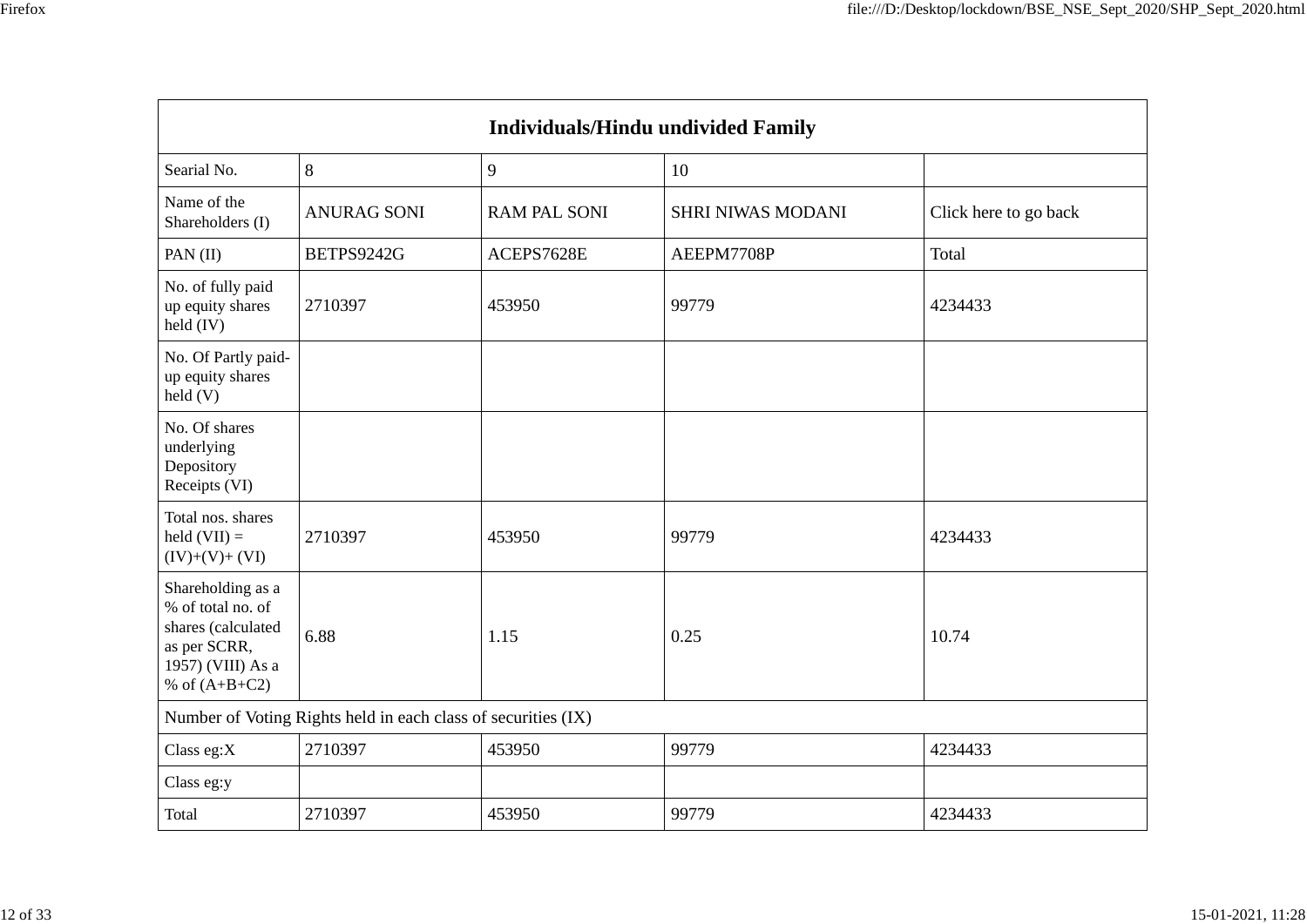| v<br>۰, |
|---------|
|---------|

| Total as a % of<br><b>Total Voting rights</b>                                                                                                                                              | 6.88                                                    | 1.15 | 0.25 | 10.74 |
|--------------------------------------------------------------------------------------------------------------------------------------------------------------------------------------------|---------------------------------------------------------|------|------|-------|
| No. Of Shares<br>Underlying<br>Outstanding<br>convertible<br>securities $(X)$                                                                                                              |                                                         |      |      |       |
| No. of Shares<br>Underlying<br>Outstanding<br>Warrants (Xi)                                                                                                                                |                                                         |      |      |       |
| No. Of Shares<br>Underlying<br>Outstanding<br>convertible<br>securities and No.<br>Of Warrants (Xi)<br>(a)                                                                                 |                                                         |      |      |       |
| Shareholding, as a<br>% assuming full<br>conversion of<br>convertible<br>securities (as a<br>percentage of<br>diluted share<br>capital) $(XI)=$<br>$(VII)+(Xi)(a) As a$<br>% of $(A+B+C2)$ | 6.88                                                    | 1.15 | 0.25 | 10.74 |
| Number of Locked in shares (XII)                                                                                                                                                           |                                                         |      |      |       |
| No. $(a)$                                                                                                                                                                                  |                                                         |      |      |       |
| As a % of total<br>Shares held (b)                                                                                                                                                         |                                                         |      |      |       |
|                                                                                                                                                                                            | Number of Shares pledged or otherwise encumbered (XIII) |      |      |       |
| No. $(a)$                                                                                                                                                                                  |                                                         |      |      |       |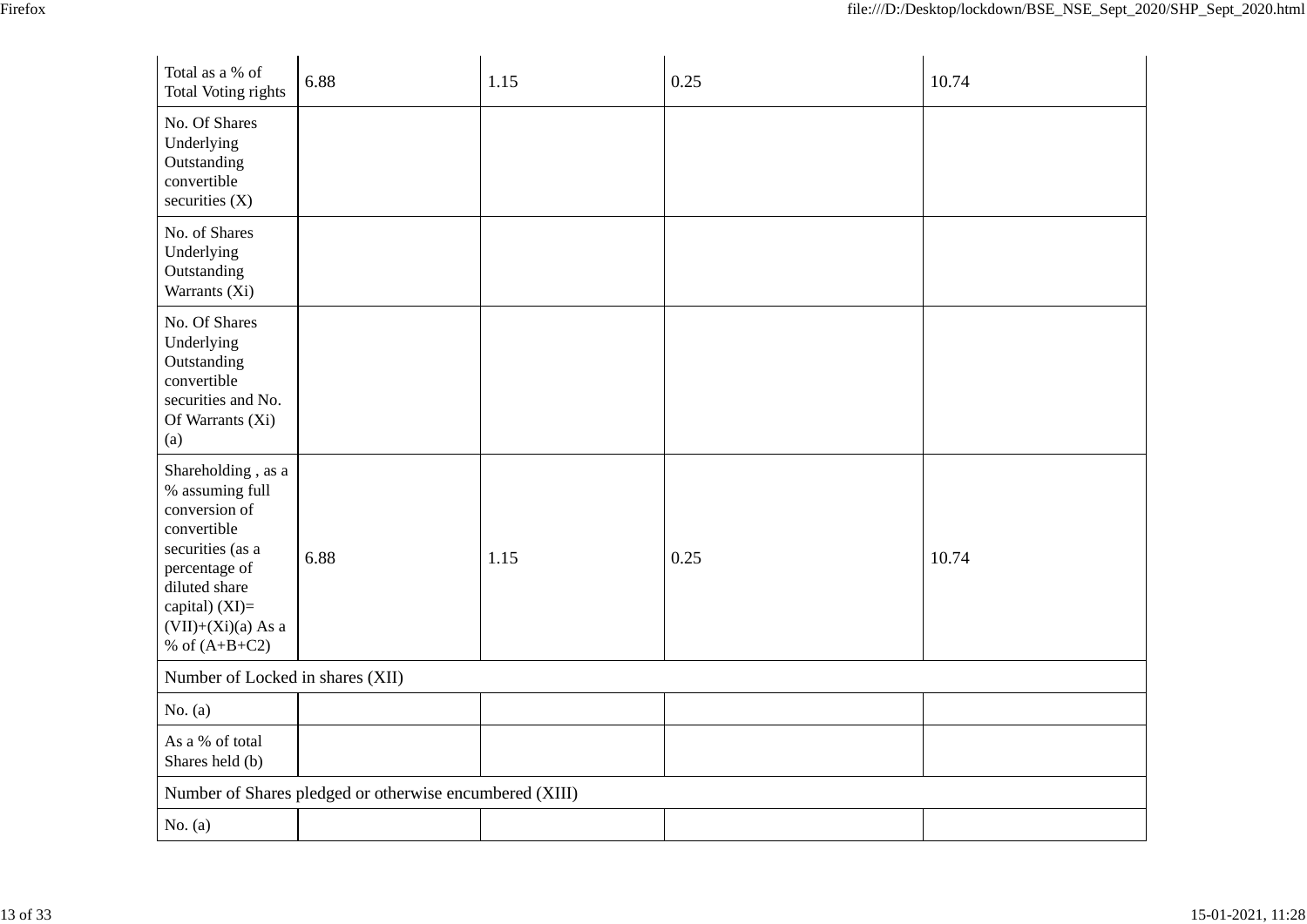| As a % of total<br>Shares held (b)                                   |          |          |          |         |
|----------------------------------------------------------------------|----------|----------|----------|---------|
| Number of equity<br>shares held in<br>dematerialized<br>form $(XIV)$ | 2710397  | 453950   | 99779    | 4234433 |
| Reason for not providing PAN                                         |          |          |          |         |
| Reason for not<br>providing PAN                                      |          |          |          |         |
| Shareholder type                                                     | Promoter | Promoter | Promoter |         |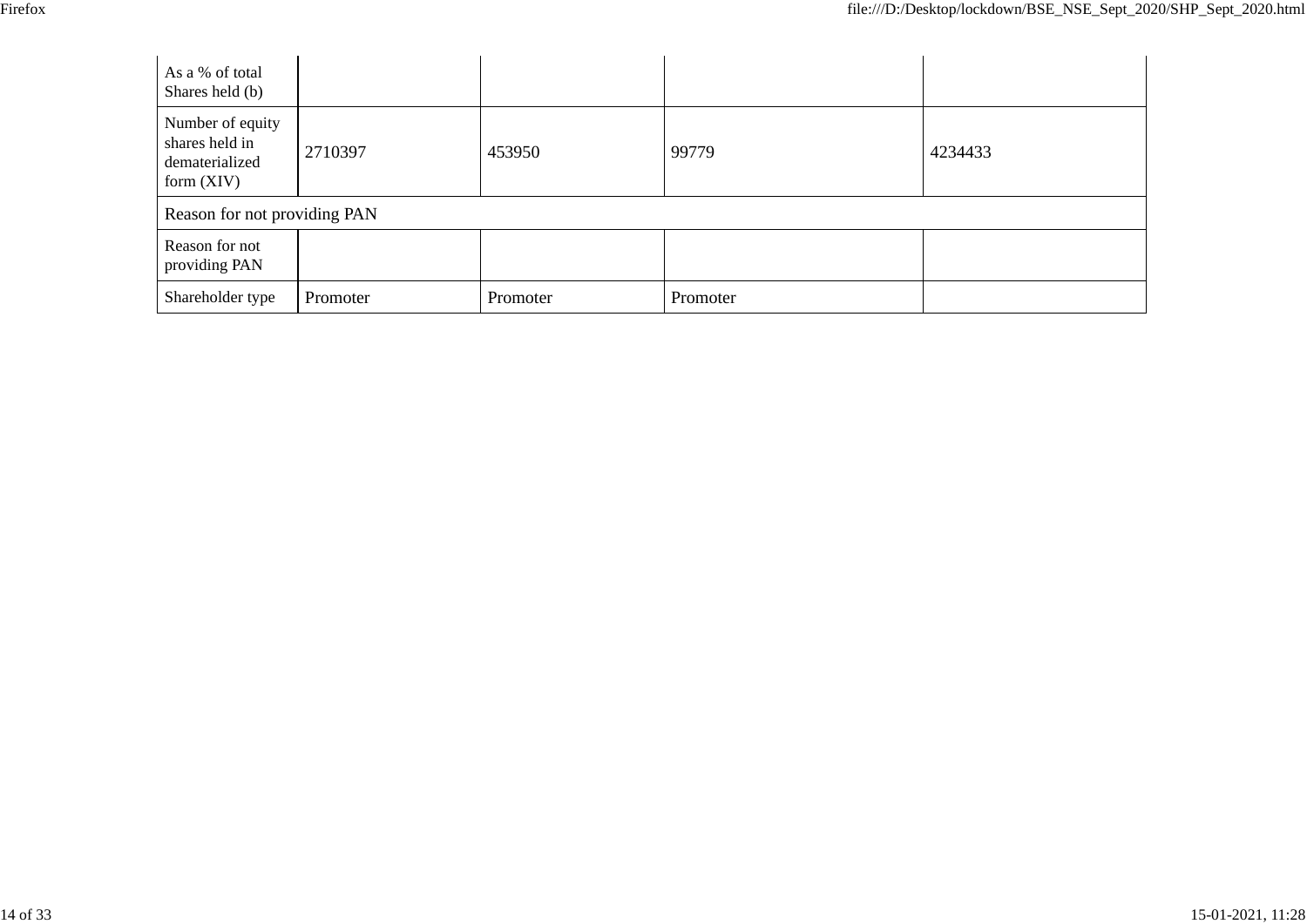| ۰,<br>×<br>۰, |  |
|---------------|--|
|               |  |

| Any Other (specify)                                                                                |                                                        |                                                      |                                                                  |                                                   |                                                                       |                                                    |                                                                         |  |  |
|----------------------------------------------------------------------------------------------------|--------------------------------------------------------|------------------------------------------------------|------------------------------------------------------------------|---------------------------------------------------|-----------------------------------------------------------------------|----------------------------------------------------|-------------------------------------------------------------------------|--|--|
| Searial No.                                                                                        | $\mathbf{1}$                                           | $\overline{2}$                                       | 3                                                                | $\overline{\mathcal{A}}$                          | 5                                                                     | 6                                                  | $\overline{7}$                                                          |  |  |
| Category                                                                                           | <b>Bodies</b><br>Corporate                             | <b>Bodies</b><br>Corporate                           | <b>Bodies</b><br>Corporate                                       | <b>Bodies</b><br>Corporate                        | <b>Bodies</b><br>Corporate                                            | <b>Bodies</b><br>Corporate                         | <b>Bodies</b><br>Corporate                                              |  |  |
| Name of the<br>Shareholders (I)                                                                    | <b>FINWORTH</b><br><b>INVESTMENT</b><br><b>PVT LTD</b> | <b>HAWAMAHAL</b><br><b>FINANCE PVT</b><br><b>LTD</b> | <b>NECCO</b><br><b>SHIPPING</b><br><b>COMPANY</b><br>PRIVATE LTD | <b>NIKITA</b><br><b>CREDITS</b><br><b>PVT LTD</b> | <b>NEELGAGAN</b><br><b>COMMERCIAL</b><br><b>COMPANY</b><br><b>LTD</b> | <b>SCORPIO</b><br><b>CREDITS</b><br><b>PVT LTD</b> | <b>SARVODAYA</b><br><b>HOLDINGS</b><br><b>PRIVATE</b><br><b>LIMITED</b> |  |  |
| PAN (II)                                                                                           | AAACF2356F                                             | AAACH5924M                                           | AAACN0310M                                                       | AAACN0356R                                        | AAACN1950D                                                            | AAACS4060K                                         | AAACS8303F                                                              |  |  |
| No. of the<br>Shareholders (I)                                                                     | $\mathbf{1}$                                           | 1                                                    | $\mathbf{1}$                                                     | 1                                                 | 1                                                                     | $\mathbf{1}$                                       | $\mathbf{1}$                                                            |  |  |
| No. of fully paid<br>up equity shares<br>$\text{held (IV)}$                                        | 475260                                                 | 2335500                                              | 282450                                                           | 358200                                            | 1400000                                                               | 536255                                             | 1127771                                                                 |  |  |
| No. Of Partly<br>paid-up equity<br>shares held (V)                                                 |                                                        |                                                      |                                                                  |                                                   |                                                                       |                                                    |                                                                         |  |  |
| No. Of shares<br>underlying<br>Depository<br>Receipts (VI)                                         |                                                        |                                                      |                                                                  |                                                   |                                                                       |                                                    |                                                                         |  |  |
| Total nos. shares<br>held $(VII) =$<br>$(IV)+(V)+(VI)$                                             | 475260                                                 | 2335500                                              | 282450                                                           | 358200                                            | 1400000                                                               | 536255                                             | 1127771                                                                 |  |  |
| Shareholding as<br>a % of total no.<br>of shares<br>(calculated as<br>per SCRR,<br>1957) (VIII) As | 1.21                                                   | 5.92                                                 | 0.72                                                             | 0.91                                              | 3.55                                                                  | 1.36                                               | 2.86                                                                    |  |  |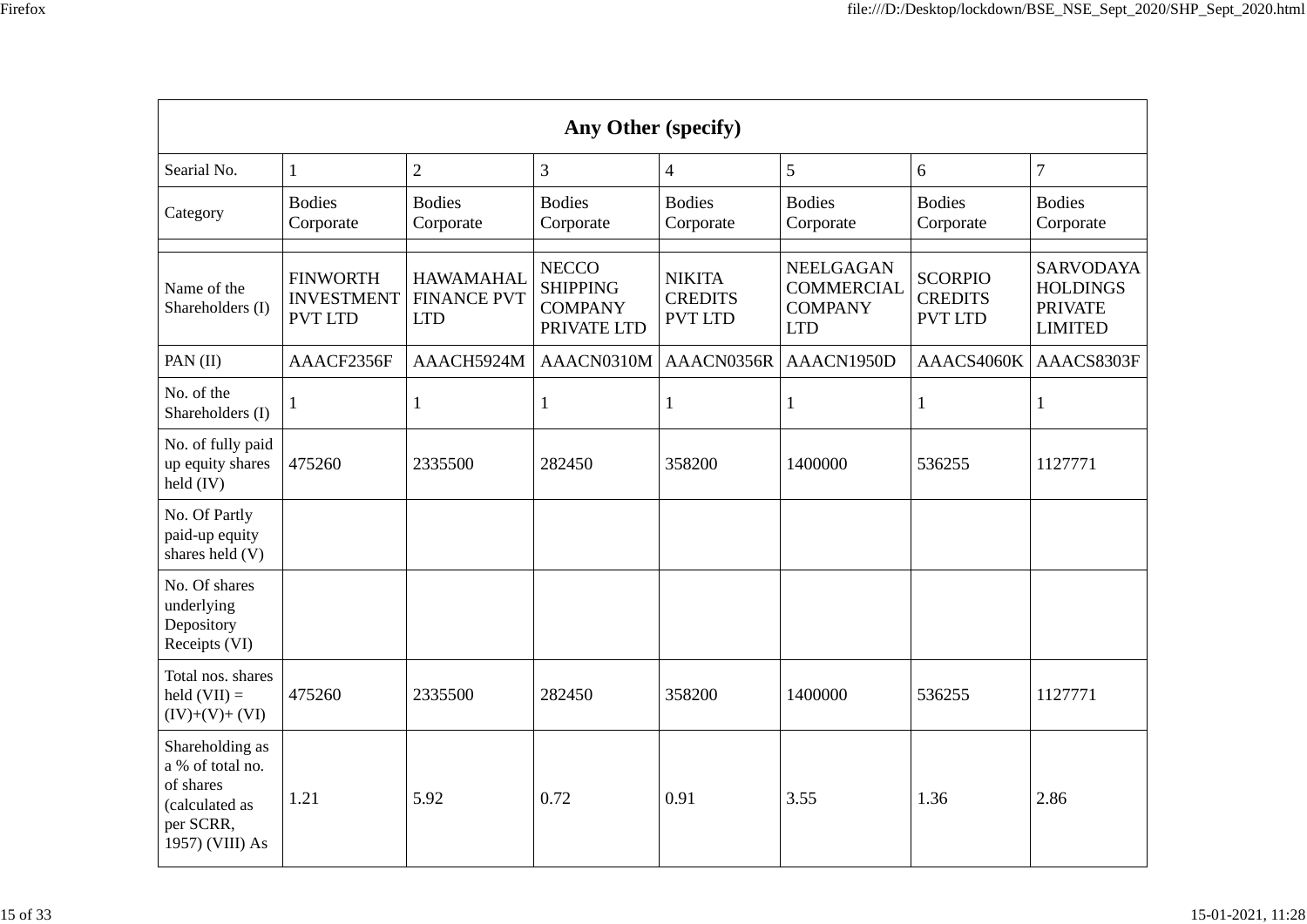| a % of<br>$(A+B+C2)$                                                                                                                                                                   |        |         |        |        |         |        |         |  |  |  |
|----------------------------------------------------------------------------------------------------------------------------------------------------------------------------------------|--------|---------|--------|--------|---------|--------|---------|--|--|--|
| Number of Voting Rights held in each class of securities (IX)                                                                                                                          |        |         |        |        |         |        |         |  |  |  |
| Class eg: X                                                                                                                                                                            | 475260 | 2335500 | 282450 | 358200 | 1400000 | 536255 | 1127771 |  |  |  |
| Class eg:y                                                                                                                                                                             |        |         |        |        |         |        |         |  |  |  |
| Total                                                                                                                                                                                  | 475260 | 2335500 | 282450 | 358200 | 1400000 | 536255 | 1127771 |  |  |  |
| Total as a % of<br><b>Total Voting</b><br>rights                                                                                                                                       | 1.21   | 5.92    | 0.72   | 0.91   | 3.55    | 1.36   | 2.86    |  |  |  |
| No. Of Shares<br>Underlying<br>Outstanding<br>convertible<br>securities $(X)$                                                                                                          |        |         |        |        |         |        |         |  |  |  |
| No. of Shares<br>Underlying<br>Outstanding<br>Warrants (Xi)                                                                                                                            |        |         |        |        |         |        |         |  |  |  |
| No. Of Shares<br>Underlying<br>Outstanding<br>convertible<br>securities and<br>No. Of Warrants<br>$(Xi)$ (a)                                                                           |        |         |        |        |         |        |         |  |  |  |
| Shareholding,<br>as a % assuming<br>full conversion<br>of convertible<br>securities (as a<br>percentage of<br>diluted share<br>capital) $(XI)=$<br>$(VII)+(X)$ As a<br>% of $(A+B+C2)$ | 1.21   | 5.92    | 0.72   | 0.91   | 3.55    | 1.36   | 2.86    |  |  |  |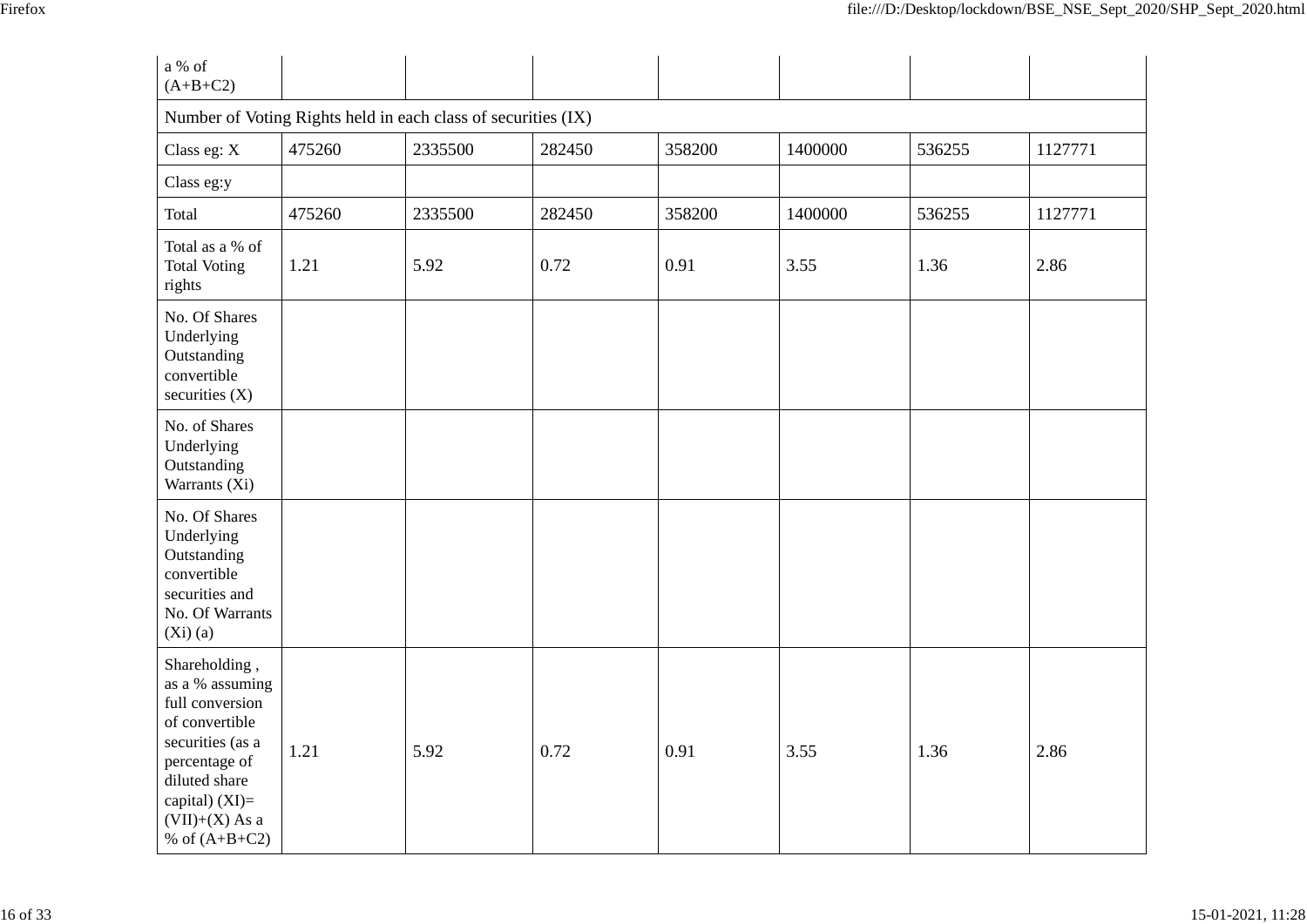|                                                                         | Number of Locked in shares (XII)                        |                |                   |                   |                |                   |                   |  |  |  |
|-------------------------------------------------------------------------|---------------------------------------------------------|----------------|-------------------|-------------------|----------------|-------------------|-------------------|--|--|--|
| No. $(a)$                                                               |                                                         |                |                   |                   |                |                   |                   |  |  |  |
| As a % of total<br>Shares held (b)                                      |                                                         |                |                   |                   |                |                   |                   |  |  |  |
|                                                                         | Number of Shares pledged or otherwise encumbered (XIII) |                |                   |                   |                |                   |                   |  |  |  |
| No. $(a)$                                                               |                                                         |                |                   |                   |                |                   |                   |  |  |  |
| As a % of total<br>Shares held (b)                                      |                                                         |                |                   |                   |                |                   |                   |  |  |  |
| Number of<br>equity shares<br>held in<br>dematerialized<br>form $(XIV)$ | 475260                                                  | 2335500        | 282450            | 358200            | 1400000        | 536255            | 1127771           |  |  |  |
|                                                                         | Reason for not providing PAN                            |                |                   |                   |                |                   |                   |  |  |  |
| Reason for not<br>providing PAN                                         |                                                         |                |                   |                   |                |                   |                   |  |  |  |
| Shareholder type                                                        | Promoter<br>Group                                       | Promoter Group | Promoter<br>Group | Promoter<br>Group | Promoter Group | Promoter<br>Group | Promoter<br>Group |  |  |  |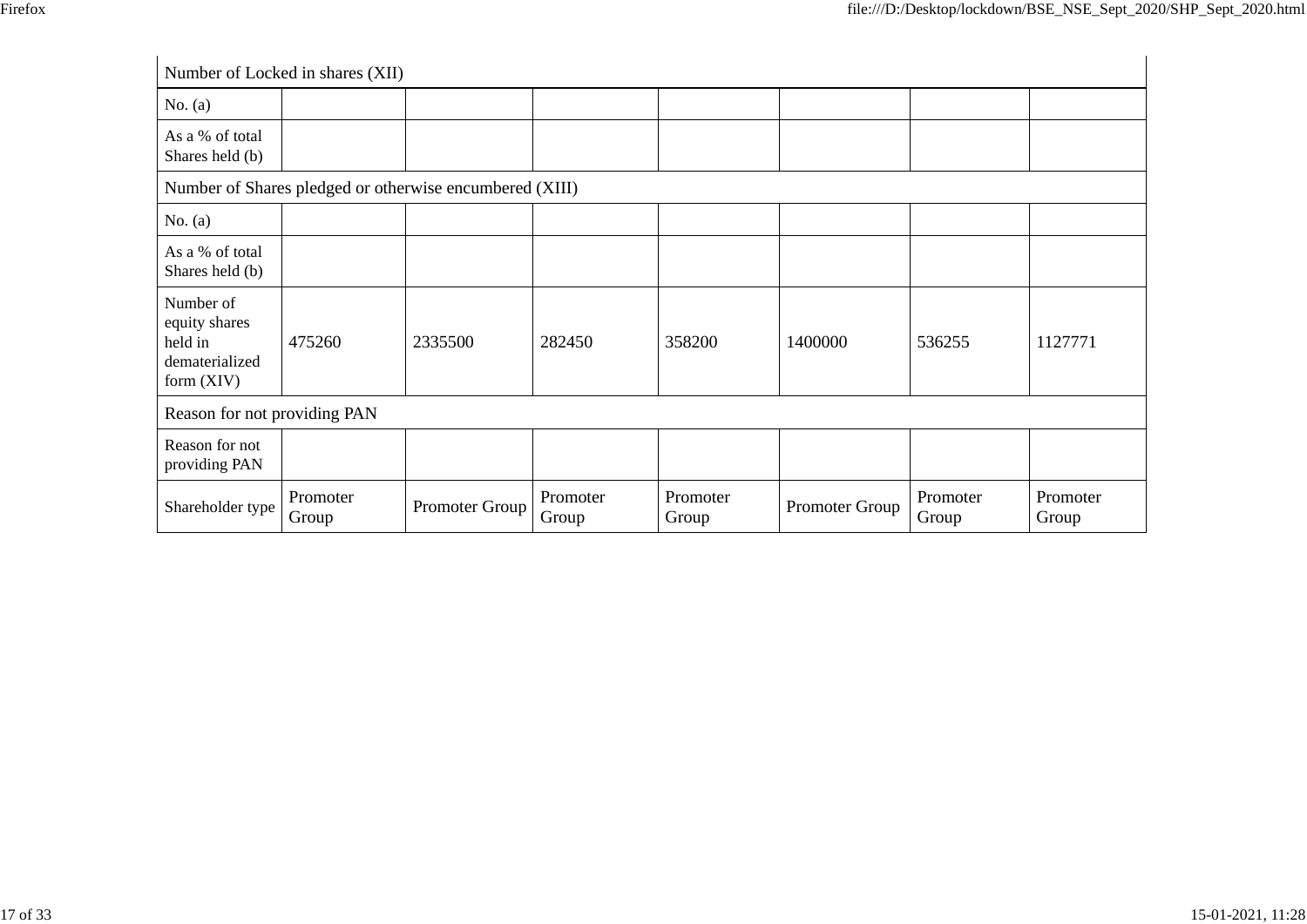| ۰,<br>۰, |  |
|----------|--|
|          |  |

| Any Other (specify)                                                                                                  |                                                |                                                  |                                                   |                                                   |                                                  |                                                |                                                       |
|----------------------------------------------------------------------------------------------------------------------|------------------------------------------------|--------------------------------------------------|---------------------------------------------------|---------------------------------------------------|--------------------------------------------------|------------------------------------------------|-------------------------------------------------------|
| Searial No.                                                                                                          | 8                                              | 9                                                | 10                                                | 11                                                | 12                                               | 13                                             | 14                                                    |
| Category                                                                                                             | <b>Bodies</b><br>Corporate                     | <b>Bodies</b><br>Corporate                       | <b>Bodies</b><br>Corporate                        | <b>Bodies</b><br>Corporate                        | <b>Bodies</b><br>Corporate                       | <b>Bodies</b><br>Corporate                     | <b>Bodies</b><br>Corporate                            |
| Name of the<br>Shareholders (I)                                                                                      | <b>SANGAM</b><br><b>GRANITE</b><br>PRIVATE LTD | <b>SANGAM</b><br><b>FINCAP</b><br><b>LIMITED</b> | <b>SAHYOG</b><br><b>FINANCE</b><br><b>LIMITED</b> | <b>SANGAM</b><br><b>SUITING</b><br><b>PVT LTD</b> | PARK VIEW<br><b>INVESTMENT</b><br><b>PVT LTD</b> | <b>SANGAME</b><br><b>COM</b><br><b>LIMITED</b> | <b>SANGAM</b><br><b>BUSINESS</b><br><b>CREDIT LTD</b> |
| PAN (II)                                                                                                             | AACCS0056P                                     | AACCS0057N                                       | AACCS0058D                                        | AACCS2398L                                        | AADCP0314J                                       | AAHCS4551N                                     | AAACS8302E                                            |
| No. of the<br>Shareholders (I)                                                                                       | -1                                             | $\mathbf{1}$                                     | $\mathbf{1}$                                      | 1                                                 | 1                                                | 1                                              | $\boldsymbol{0}$                                      |
| No. of fully paid<br>up equity shares<br>held (IV)                                                                   | 120815                                         | 2216145                                          | 232750                                            | 263670                                            | 226065                                           | 7873087                                        | $\boldsymbol{0}$                                      |
| No. Of Partly paid-<br>up equity shares<br>held(V)                                                                   |                                                |                                                  |                                                   |                                                   |                                                  |                                                |                                                       |
| No. Of shares<br>underlying<br>Depository<br>Receipts (VI)                                                           |                                                |                                                  |                                                   |                                                   |                                                  |                                                |                                                       |
| Total nos. shares<br>held $(VII) =$<br>$(IV)+(V)+(VI)$                                                               | 120815                                         | 2216145                                          | 232750                                            | 263670                                            | 226065                                           | 7873087                                        | $\boldsymbol{0}$                                      |
| Shareholding as a<br>% of total no. of<br>shares (calculated<br>as per SCRR,<br>1957) (VIII) As a<br>% of $(A+B+C2)$ | 0.31                                           | 5.62                                             | 0.59                                              | 0.67                                              | 0.57                                             | 19.97                                          | $\overline{0}$                                        |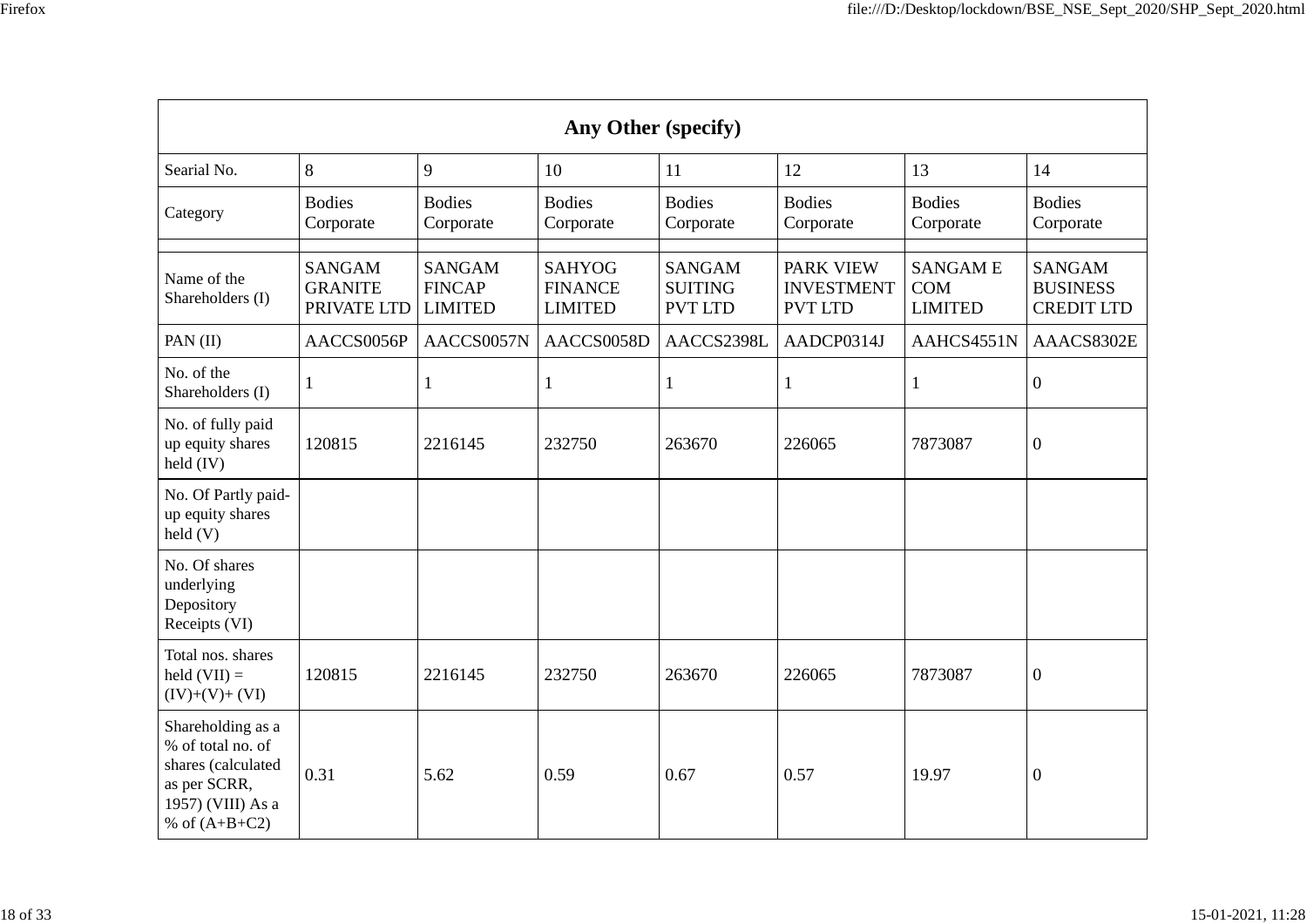| Number of Voting Rights held in each class of securities (IX)                                                                                                                        |        |         |        |        |        |         |                  |
|--------------------------------------------------------------------------------------------------------------------------------------------------------------------------------------|--------|---------|--------|--------|--------|---------|------------------|
| Class eg: X                                                                                                                                                                          | 120815 | 2216145 | 232750 | 263670 | 226065 | 7873087 | $\boldsymbol{0}$ |
| Class eg:y                                                                                                                                                                           |        |         |        |        |        |         |                  |
| Total                                                                                                                                                                                | 120815 | 2216145 | 232750 | 263670 | 226065 | 7873087 | $\boldsymbol{0}$ |
| Total as a % of<br><b>Total Voting rights</b>                                                                                                                                        | 0.31   | 5.62    | 0.59   | 0.67   | 0.57   | 19.97   | $\mathbf{0}$     |
| No. Of Shares<br>Underlying<br>Outstanding<br>convertible<br>securities $(X)$                                                                                                        |        |         |        |        |        |         |                  |
| No. of Shares<br>Underlying<br>Outstanding<br>Warrants (Xi)                                                                                                                          |        |         |        |        |        |         |                  |
| No. Of Shares<br>Underlying<br>Outstanding<br>convertible<br>securities and No.<br>Of Warrants (Xi)<br>(a)                                                                           |        |         |        |        |        |         |                  |
| Shareholding, as a<br>% assuming full<br>conversion of<br>convertible<br>securities (as a<br>percentage of<br>diluted share<br>capital) (XI)=<br>$(VII)+(X)$ As a %<br>of $(A+B+C2)$ | 0.31   | 5.62    | 0.59   | 0.67   | 0.57   | 19.97   | $\boldsymbol{0}$ |
| Number of Locked in shares (XII)                                                                                                                                                     |        |         |        |        |        |         |                  |
| No. $(a)$                                                                                                                                                                            |        |         |        |        |        |         |                  |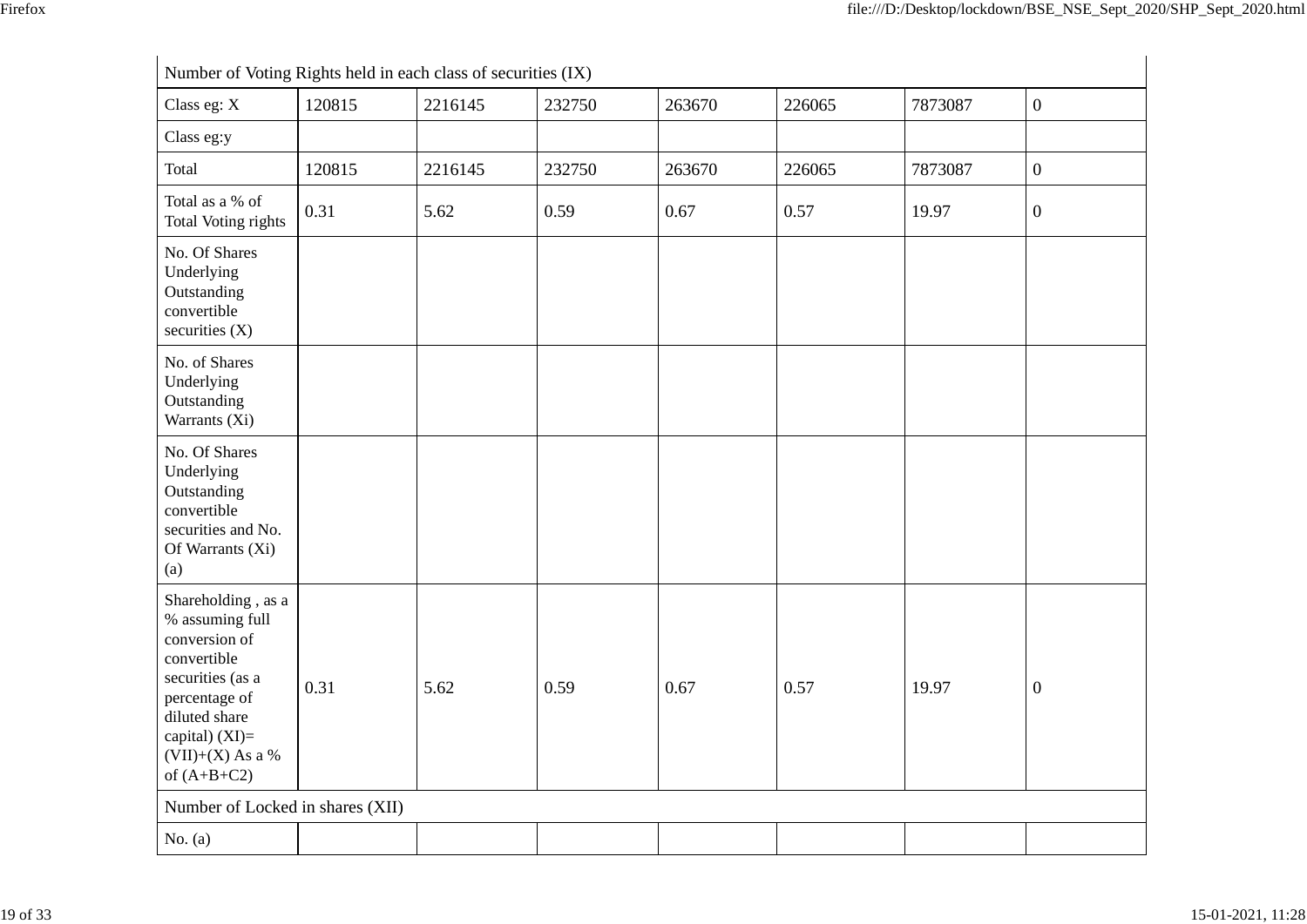| As a % of total<br>Shares held (b)                                   |                   |                   |                   |                   |                |                   |                   |
|----------------------------------------------------------------------|-------------------|-------------------|-------------------|-------------------|----------------|-------------------|-------------------|
| Number of Shares pledged or otherwise encumbered (XIII)              |                   |                   |                   |                   |                |                   |                   |
| No. $(a)$                                                            |                   |                   |                   |                   |                |                   |                   |
| As a % of total<br>Shares held (b)                                   |                   |                   |                   |                   |                |                   |                   |
| Number of equity<br>shares held in<br>dematerialized<br>form $(XIV)$ | 120815            | 2216145           | 232750            | 263670            | 226065         | 7873087           | $\boldsymbol{0}$  |
| Reason for not providing PAN                                         |                   |                   |                   |                   |                |                   |                   |
| Reason for not<br>providing PAN                                      |                   |                   |                   |                   |                |                   |                   |
| Shareholder type                                                     | Promoter<br>Group | Promoter<br>Group | Promoter<br>Group | Promoter<br>Group | Promoter Group | Promoter<br>Group | Promoter<br>Group |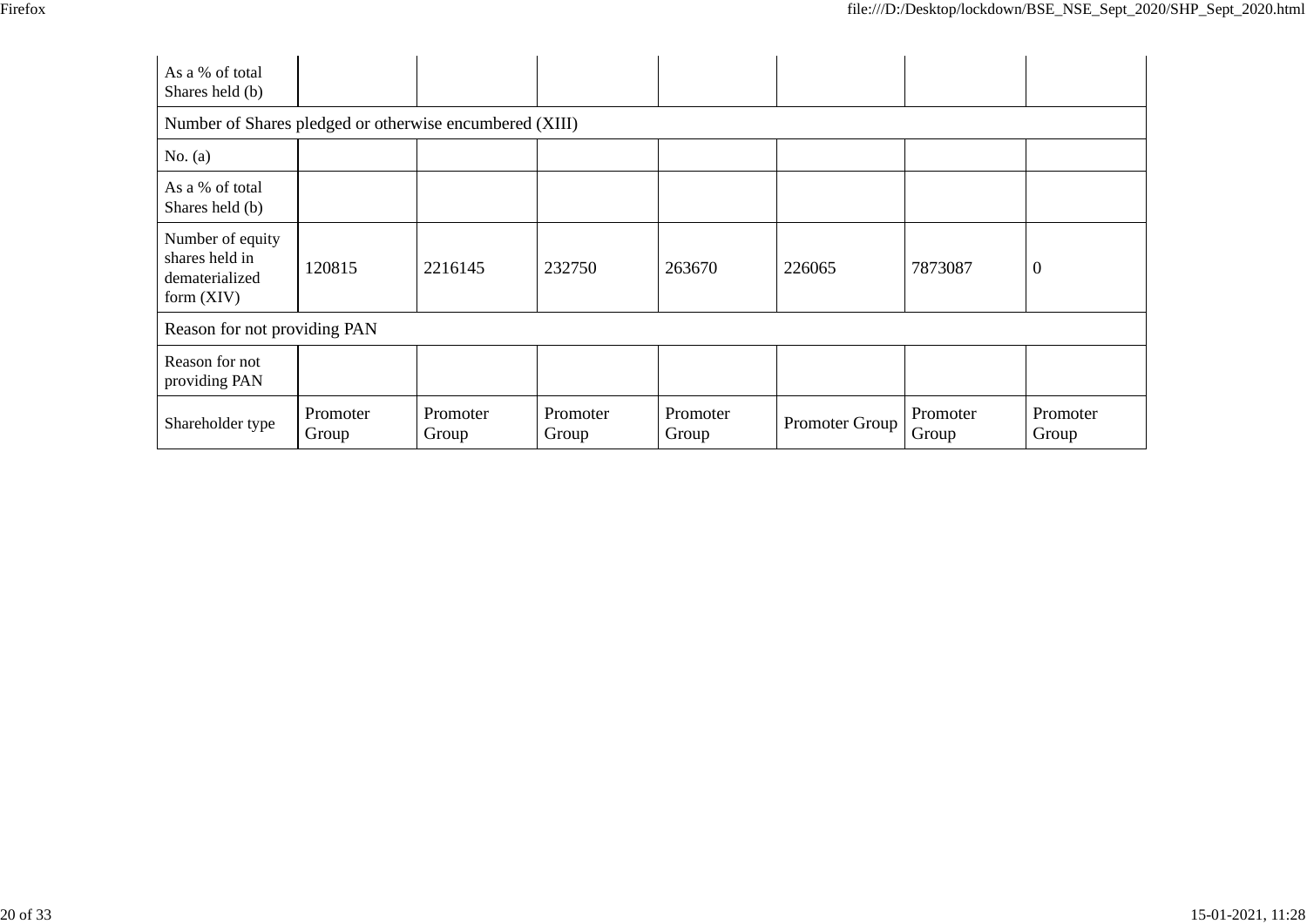| Any Other (specify)                                                                                                  |                                                               |                       |  |  |
|----------------------------------------------------------------------------------------------------------------------|---------------------------------------------------------------|-----------------------|--|--|
| Searial No.                                                                                                          | 15                                                            |                       |  |  |
| Category                                                                                                             | <b>Bodies Corporate</b>                                       | Click here to go back |  |  |
| Name of the<br>Shareholders (I)                                                                                      | <b>SANGAM INFRATECH LIMITED</b>                               |                       |  |  |
| PAN (II)                                                                                                             | AALCS2358D                                                    | Total                 |  |  |
| No. of the<br>Shareholders (I)                                                                                       | $\overline{0}$                                                | 13                    |  |  |
| No. of fully paid<br>up equity shares<br>held $(IV)$                                                                 | $\boldsymbol{0}$                                              | 17447968              |  |  |
| No. Of Partly paid-<br>up equity shares<br>held(V)                                                                   |                                                               |                       |  |  |
| No. Of shares<br>underlying<br>Depository<br>Receipts (VI)                                                           |                                                               |                       |  |  |
| Total nos. shares<br>held $(VII) =$<br>$(IV)+(V)+(VI)$                                                               | $\boldsymbol{0}$                                              | 17447968              |  |  |
| Shareholding as a<br>% of total no. of<br>shares (calculated<br>as per SCRR,<br>1957) (VIII) As a<br>% of $(A+B+C2)$ | $\overline{0}$                                                | 44.26                 |  |  |
|                                                                                                                      | Number of Voting Rights held in each class of securities (IX) |                       |  |  |
| Class eg: X                                                                                                          | $\boldsymbol{0}$                                              | 17447968              |  |  |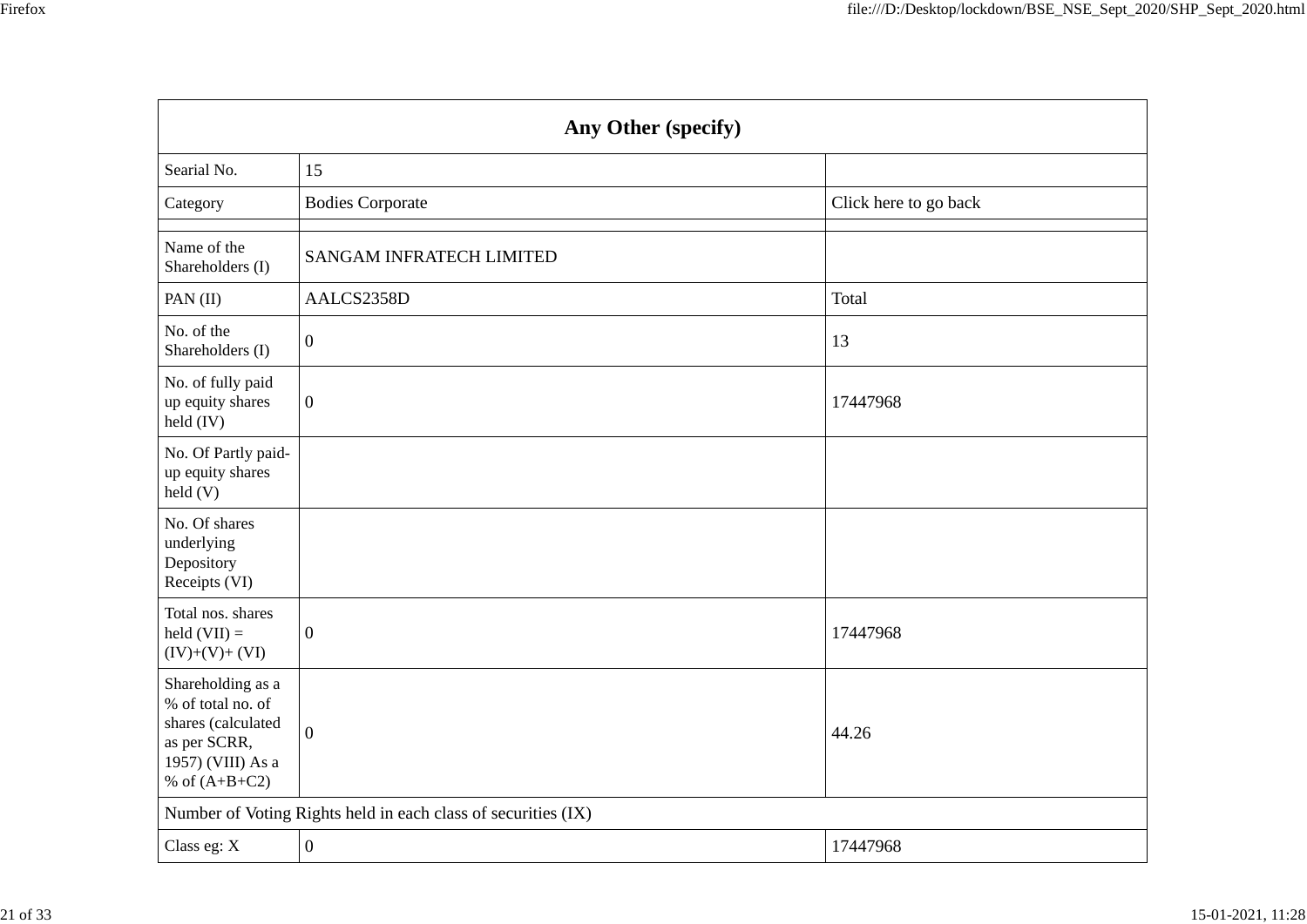| Class eg:y                                                                                                                                                                           |                  |          |
|--------------------------------------------------------------------------------------------------------------------------------------------------------------------------------------|------------------|----------|
| Total                                                                                                                                                                                | $\boldsymbol{0}$ | 17447968 |
| Total as a % of<br>Total Voting rights                                                                                                                                               | $\boldsymbol{0}$ | 44.26    |
| No. Of Shares<br>Underlying<br>Outstanding<br>convertible<br>securities $(X)$                                                                                                        |                  |          |
| No. of Shares<br>Underlying<br>Outstanding<br>Warrants (Xi)                                                                                                                          |                  |          |
| No. Of Shares<br>Underlying<br>Outstanding<br>convertible<br>securities and No.<br>Of Warrants (Xi)<br>(a)                                                                           |                  |          |
| Shareholding, as a<br>% assuming full<br>conversion of<br>convertible<br>securities (as a<br>percentage of<br>diluted share<br>capital) (XI)=<br>$(VII)+(X)$ As a %<br>of $(A+B+C2)$ | $\boldsymbol{0}$ | 44.26    |
| Number of Locked in shares (XII)                                                                                                                                                     |                  |          |
| No. $(a)$                                                                                                                                                                            |                  |          |
| As a % of total<br>Shares held (b)                                                                                                                                                   |                  |          |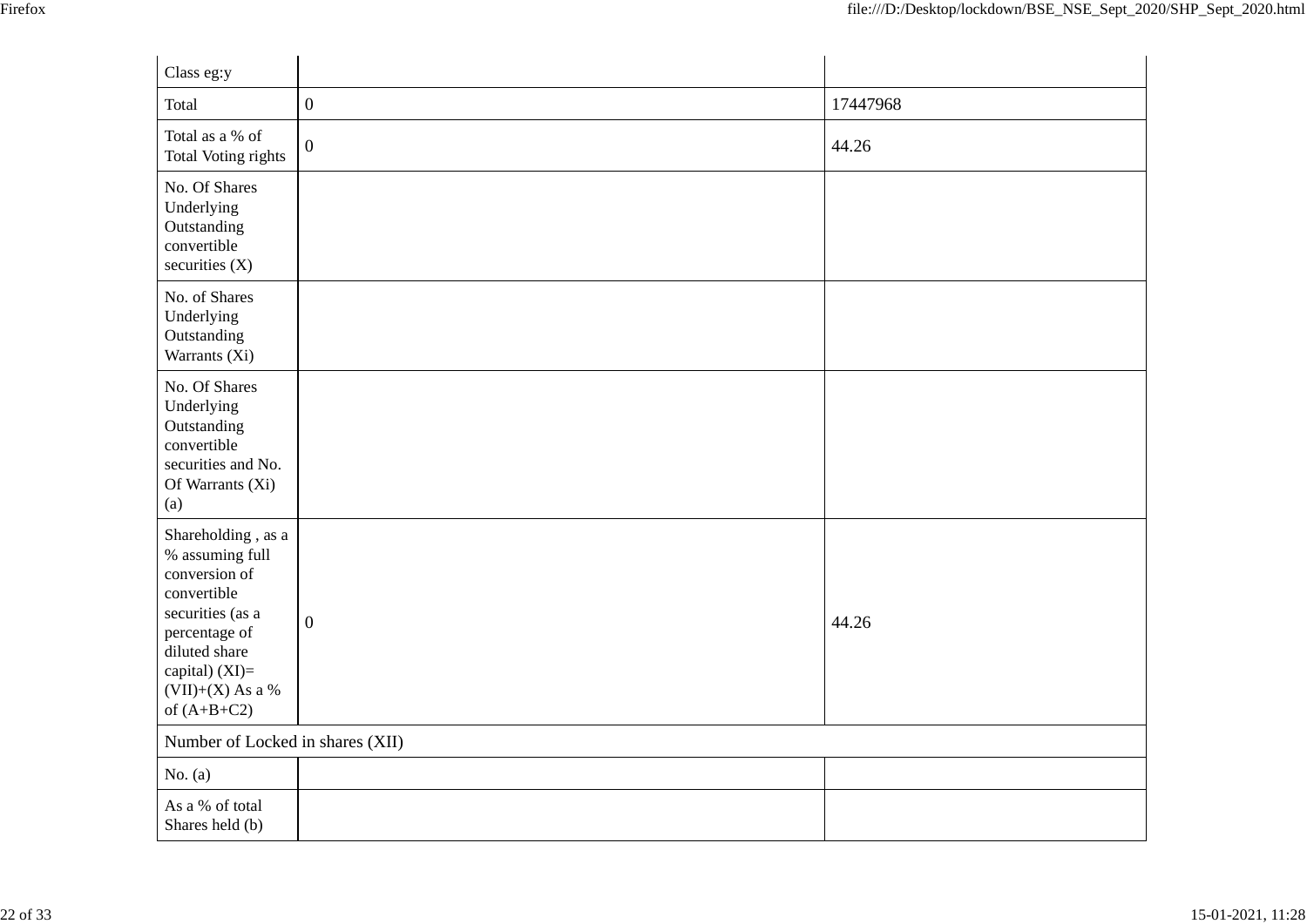|                                                                      | Number of Shares pledged or otherwise encumbered (XIII) |          |
|----------------------------------------------------------------------|---------------------------------------------------------|----------|
| No. $(a)$                                                            |                                                         |          |
| As a % of total<br>Shares held (b)                                   |                                                         |          |
| Number of equity<br>shares held in<br>dematerialized<br>form $(XIV)$ | $\mathbf{0}$                                            | 17447968 |
| Reason for not providing PAN                                         |                                                         |          |
| Reason for not<br>providing PAN                                      |                                                         |          |
| Shareholder type                                                     | Promoter Group                                          |          |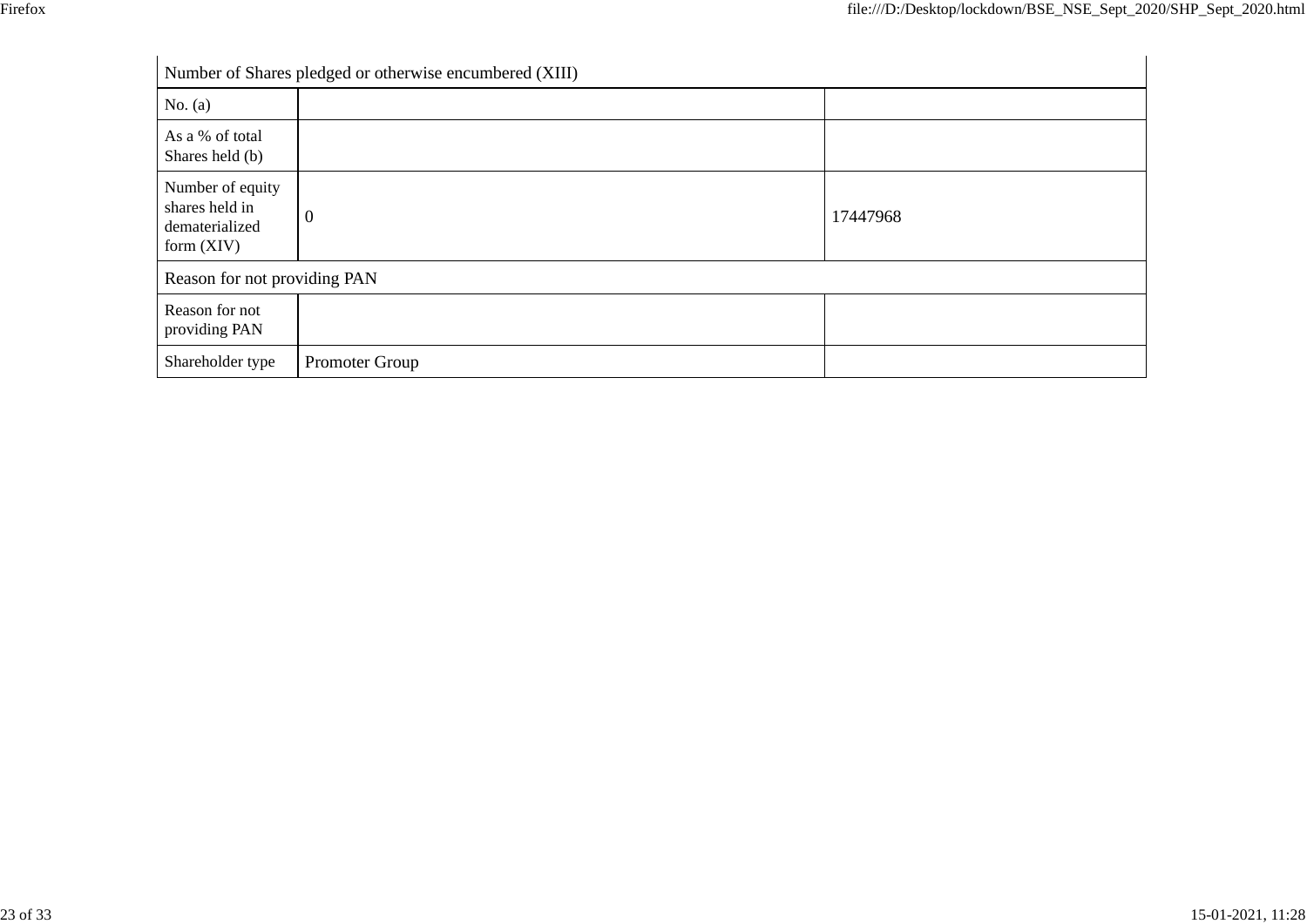| <b>Insurance Companies</b>                                                                                           |                                                               |                       |  |  |
|----------------------------------------------------------------------------------------------------------------------|---------------------------------------------------------------|-----------------------|--|--|
| Searial No.                                                                                                          | $\mathbf{1}$                                                  |                       |  |  |
| Name of the<br>Shareholders (I)                                                                                      | GENERAL INSURANCE CORPORATION OF INDIA                        | Click here to go back |  |  |
| PAN (II)                                                                                                             | AAACG0615N                                                    | Total                 |  |  |
| No. of fully paid<br>up equity shares<br>held (IV)                                                                   | 627272                                                        | 627272                |  |  |
| No. Of Partly paid-<br>up equity shares<br>held(V)                                                                   |                                                               |                       |  |  |
| No. Of shares<br>underlying<br>Depository<br>Receipts (VI)                                                           |                                                               |                       |  |  |
| Total nos. shares<br>held $(VII) =$<br>$(IV)+(V)+(VI)$                                                               | 627272                                                        | 627272                |  |  |
| Shareholding as a<br>% of total no. of<br>shares (calculated<br>as per SCRR,<br>1957) (VIII) As a<br>% of $(A+B+C2)$ | 1.59                                                          | 1.59                  |  |  |
|                                                                                                                      | Number of Voting Rights held in each class of securities (IX) |                       |  |  |
| Class eg: X                                                                                                          | 627272                                                        | 627272                |  |  |
| Class eg:y                                                                                                           |                                                               |                       |  |  |
| Total                                                                                                                | 627272                                                        | 627272                |  |  |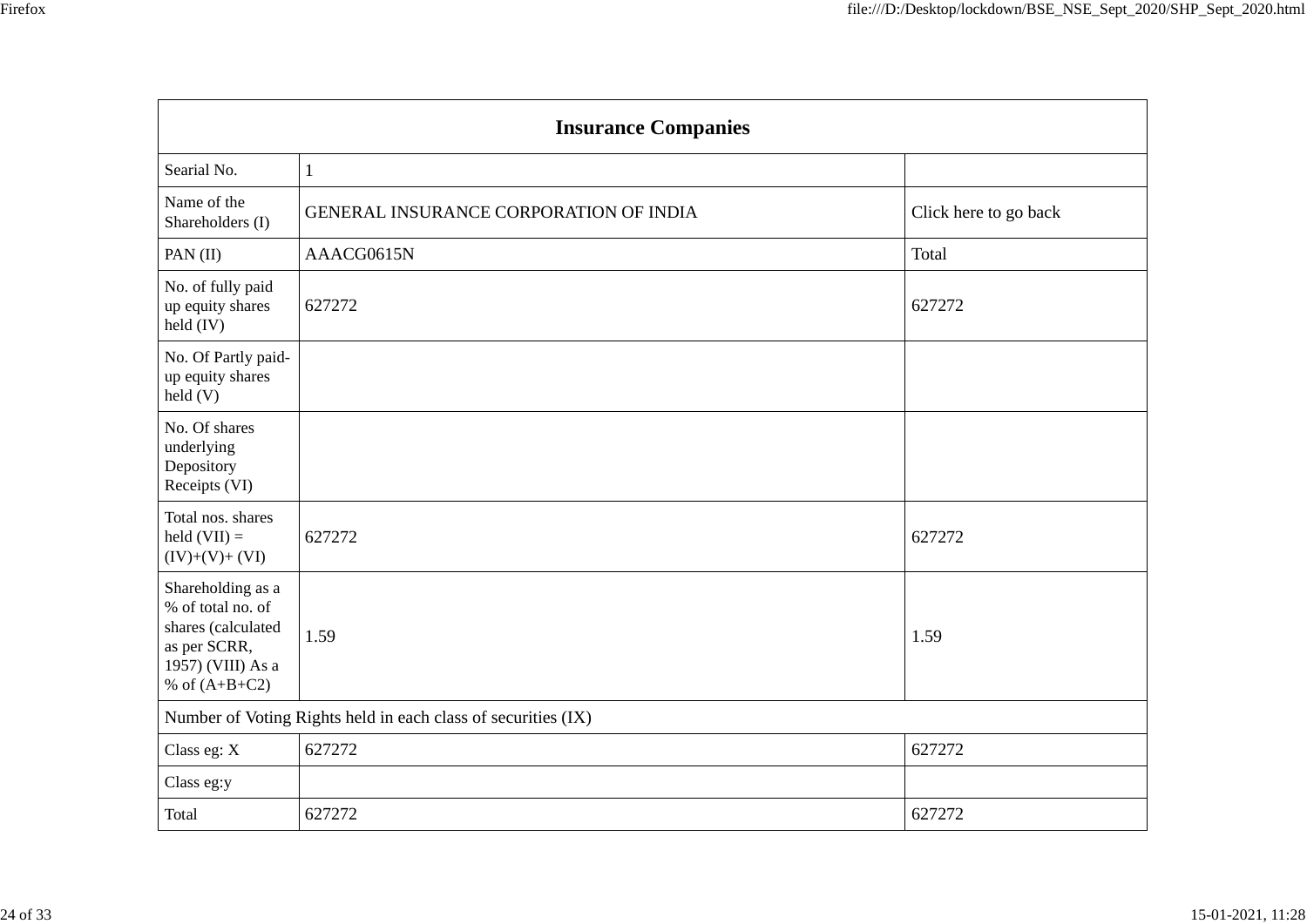| Total as a % of<br><b>Total Voting rights</b>                                                                                                                                        | 1.59   | 1.59   |
|--------------------------------------------------------------------------------------------------------------------------------------------------------------------------------------|--------|--------|
| No. Of Shares<br>Underlying<br>Outstanding<br>convertible<br>securities $(X)$                                                                                                        |        |        |
| No. of Shares<br>Underlying<br>Outstanding<br>Warrants (Xi)                                                                                                                          |        |        |
| No. Of Shares<br>Underlying<br>Outstanding<br>convertible<br>securities and No.<br>Of Warrants (Xi)<br>(a)                                                                           |        |        |
| Shareholding, as a<br>% assuming full<br>conversion of<br>convertible<br>securities (as a<br>percentage of<br>diluted share<br>capital) (XI)=<br>$(VII)+(X)$ As a %<br>of $(A+B+C2)$ | 1.59   | 1.59   |
| Number of Locked in shares (XII)                                                                                                                                                     |        |        |
| No. $(a)$                                                                                                                                                                            |        |        |
| As a % of total<br>Shares held (b)                                                                                                                                                   |        |        |
| Number of equity<br>shares held in<br>dematerialized<br>form (XIV)                                                                                                                   | 627272 | 627272 |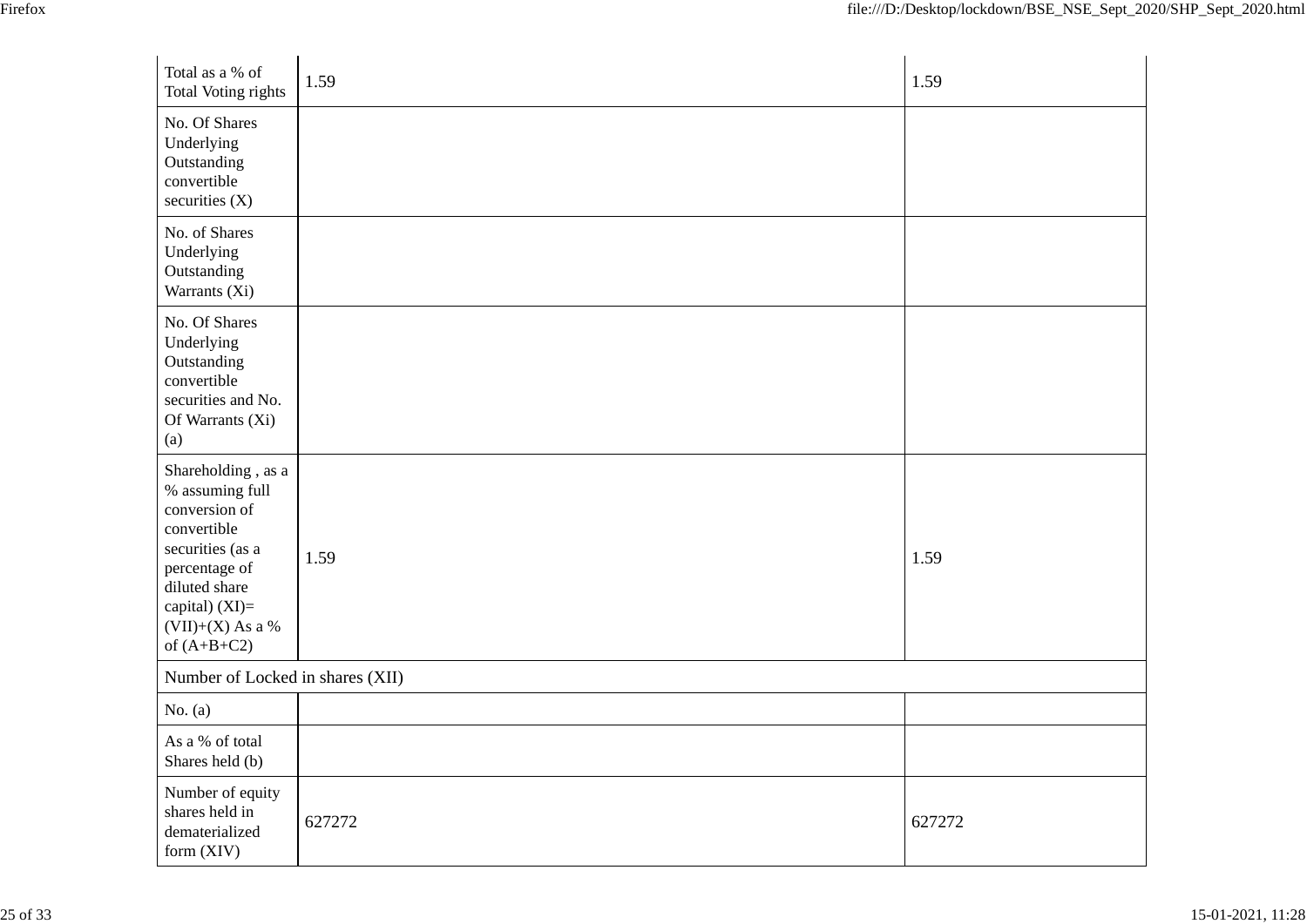| <b>Reason for not providing PAN</b> |  |  |  |  |
|-------------------------------------|--|--|--|--|
| Reason for not<br>providing PAN     |  |  |  |  |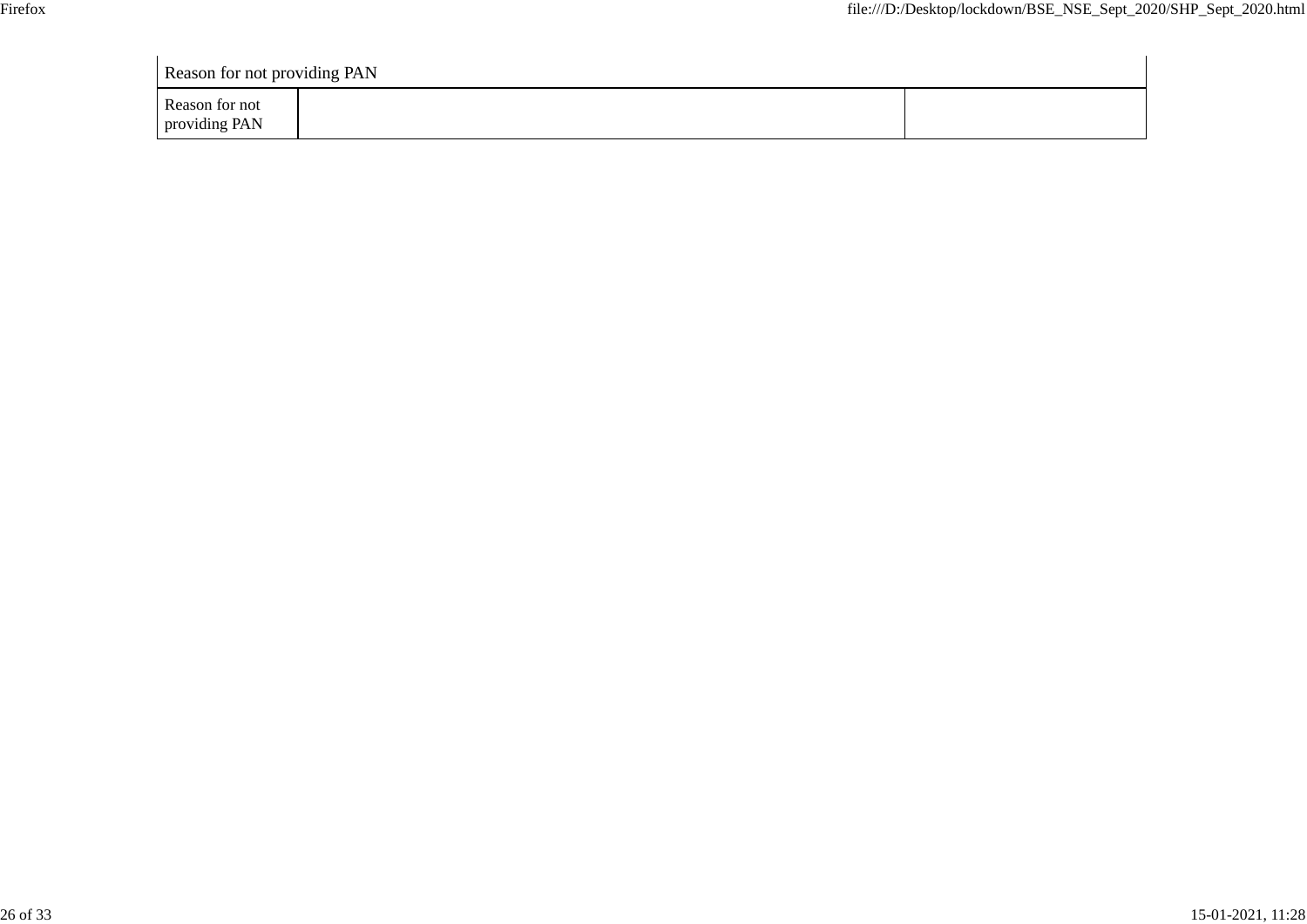| Any Other (specify)                                          |                            |                                                                         |                                                                  |                                                      |                     |            |                |
|--------------------------------------------------------------|----------------------------|-------------------------------------------------------------------------|------------------------------------------------------------------|------------------------------------------------------|---------------------|------------|----------------|
| Searial No.                                                  | $\mathbf{1}$               | $\overline{2}$                                                          | 3                                                                | 4                                                    | 5                   | 6          | $\overline{7}$ |
| Category                                                     | <b>Bodies</b><br>Corporate | <b>Bodies Corporate</b>                                                 | <b>Bodies Corporate</b>                                          | <b>Bodies Corporate</b>                              | Clearing<br>Members | <b>HUF</b> | <b>IEPF</b>    |
| Category / More<br>than 1 percentage                         | Category                   | More than 1<br>percentage of<br>shareholding                            | More than 1 percentage of<br>shareholding                        | More than 1<br>percentage of<br>shareholding         | Category            | Category   | Category       |
| Name of the<br>Shareholders (I)                              |                            | <b>ANAND RATHI</b><br><b>GLOBAL</b><br><b>FINANCE</b><br><b>LIMITED</b> | <b>AUTHUM INVESTMENT</b><br>AND INFRASTRUCTURE<br><b>LIMITED</b> | <b>NIDHI</b><br><b>MERCANTILES</b><br><b>LIMITED</b> |                     |            |                |
| PAN $(II)$                                                   |                            | AABCR1136N                                                              | AADCS2471H                                                       | AAACN9025H                                           |                     |            |                |
| No. of the<br>Shareholders (I)                               | 102                        | 1                                                                       | $\mathbf{1}$                                                     | 1                                                    | 18                  | 238        | 1              |
| No. of fully paid<br>up equity shares<br>held $(IV)$         | 11772824                   | 1255806                                                                 | 4976001                                                          | 4898833                                              | 29989               | 204938     | 76124          |
| No. Of Partly paid-<br>up equity shares<br>$\text{held}(V)$  |                            |                                                                         |                                                                  |                                                      |                     |            |                |
| No. Of shares<br>underlying<br>Depository<br>Receipts (VI)   |                            |                                                                         |                                                                  |                                                      |                     |            |                |
| Total nos. shares<br>held $(VII) =$<br>$(IV)+(V)+(VI)$       | 11772824                   | 1255806                                                                 | 4976001                                                          | 4898833                                              | 29989               | 204938     | 76124          |
| Shareholding as a<br>% of total no. of<br>shares (calculated | 29.86                      | 3.19                                                                    | 12.62                                                            | 12.43                                                | 0.08                | 0.52       | 0.19           |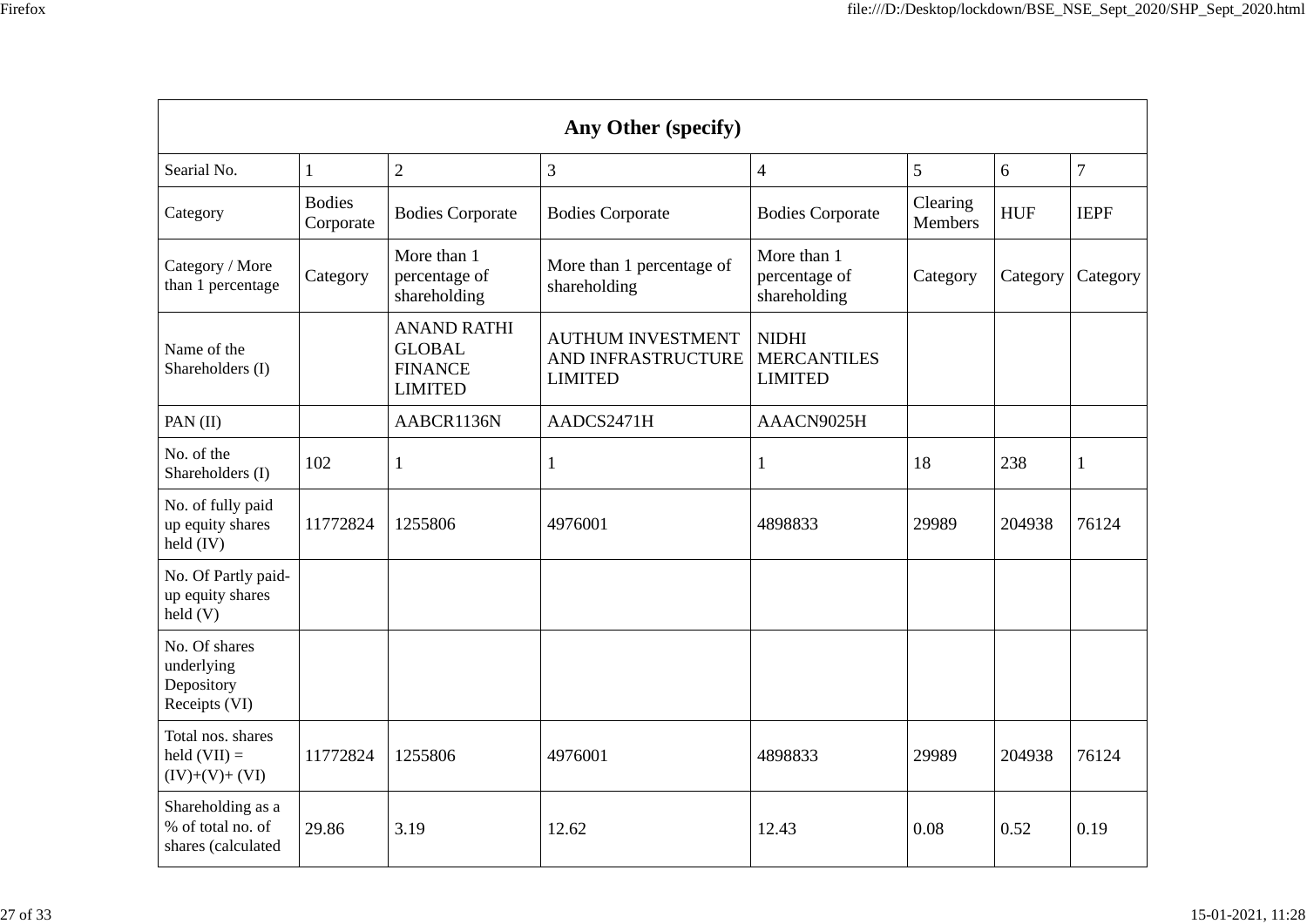| as per SCRR,<br>1957) (VIII) As a<br>% of $(A+B+C2)$                                                                                                                                 |          |         |         |         |       |        |       |  |
|--------------------------------------------------------------------------------------------------------------------------------------------------------------------------------------|----------|---------|---------|---------|-------|--------|-------|--|
| Number of Voting Rights held in each class of securities (IX)                                                                                                                        |          |         |         |         |       |        |       |  |
| Class eg: X                                                                                                                                                                          | 11772824 | 1255806 | 4976001 | 4898833 | 29989 | 204938 | 76124 |  |
| Class eg:y                                                                                                                                                                           |          |         |         |         |       |        |       |  |
| Total                                                                                                                                                                                | 11772824 | 1255806 | 4976001 | 4898833 | 29989 | 204938 | 76124 |  |
| Total as a % of<br><b>Total Voting rights</b>                                                                                                                                        | 29.86    | 3.19    | 12.62   | 12.43   | 0.08  | 0.52   | 0.19  |  |
| No. Of Shares<br>Underlying<br>Outstanding<br>convertible<br>securities (X)                                                                                                          |          |         |         |         |       |        |       |  |
| No. of Shares<br>Underlying<br>Outstanding<br>Warrants (Xi)                                                                                                                          |          |         |         |         |       |        |       |  |
| No. Of Shares<br>Underlying<br>Outstanding<br>convertible<br>securities and No.<br>Of Warrants (Xi)<br>(a)                                                                           |          |         |         |         |       |        |       |  |
| Shareholding, as a<br>% assuming full<br>conversion of<br>convertible<br>securities (as a<br>percentage of<br>diluted share<br>capital) (XI)=<br>$(VII)+(X)$ As a %<br>of $(A+B+C2)$ | 29.86    | 3.19    | 12.62   | 12.43   | 0.08  | 0.52   | 0.19  |  |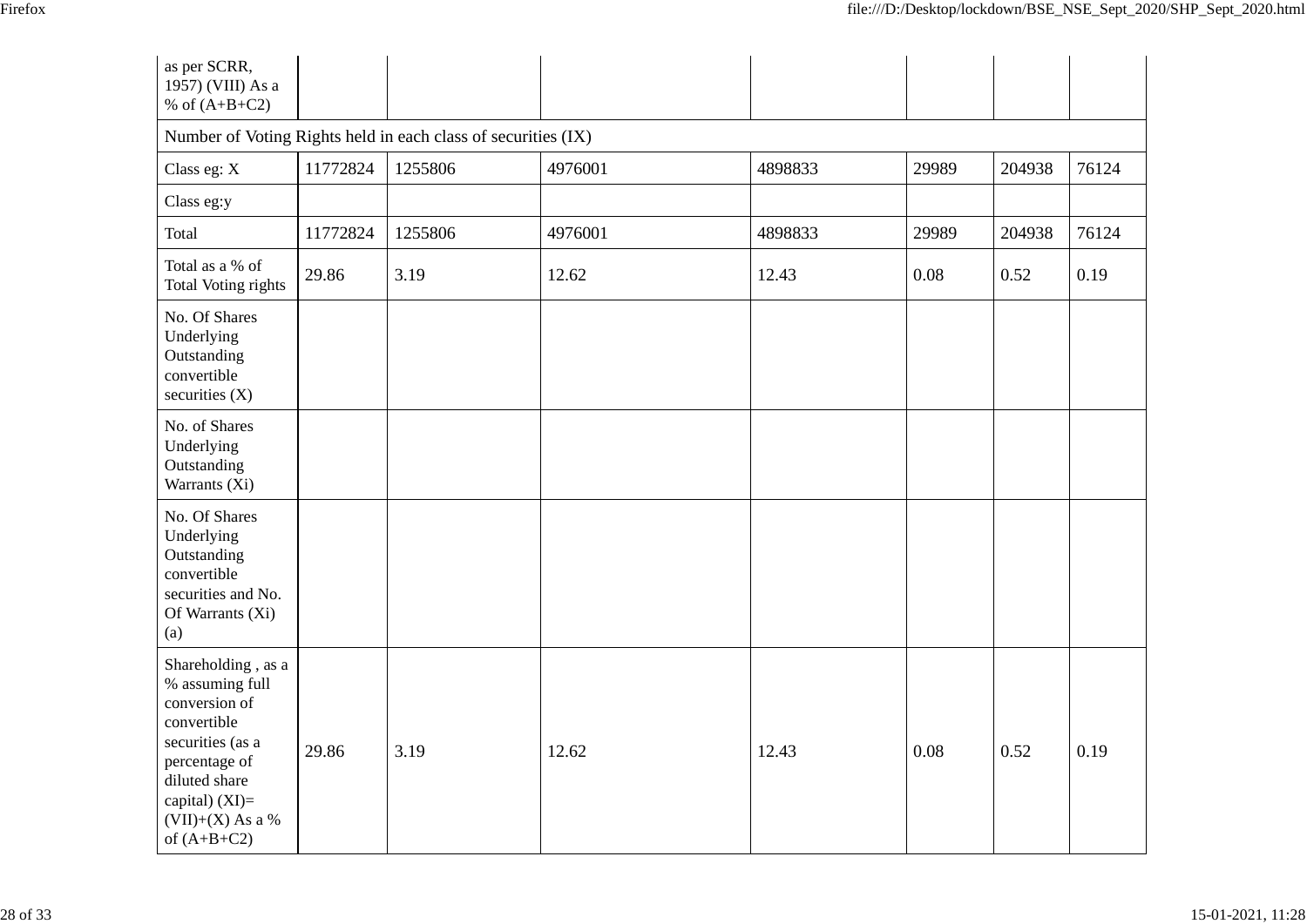| Number of Locked in shares (XII)                                     |          |         |         |         |       |        |       |
|----------------------------------------------------------------------|----------|---------|---------|---------|-------|--------|-------|
| No. $(a)$                                                            |          |         |         |         |       |        |       |
| As a % of total<br>Shares held (b)                                   |          |         |         |         |       |        |       |
| Number of equity<br>shares held in<br>dematerialized<br>form $(XIV)$ | 11772124 | 1255806 | 4976001 | 4898833 | 29989 | 204938 | 76124 |
| Reason for not providing PAN                                         |          |         |         |         |       |        |       |
| Reason for not<br>providing PAN                                      |          |         |         |         |       |        |       |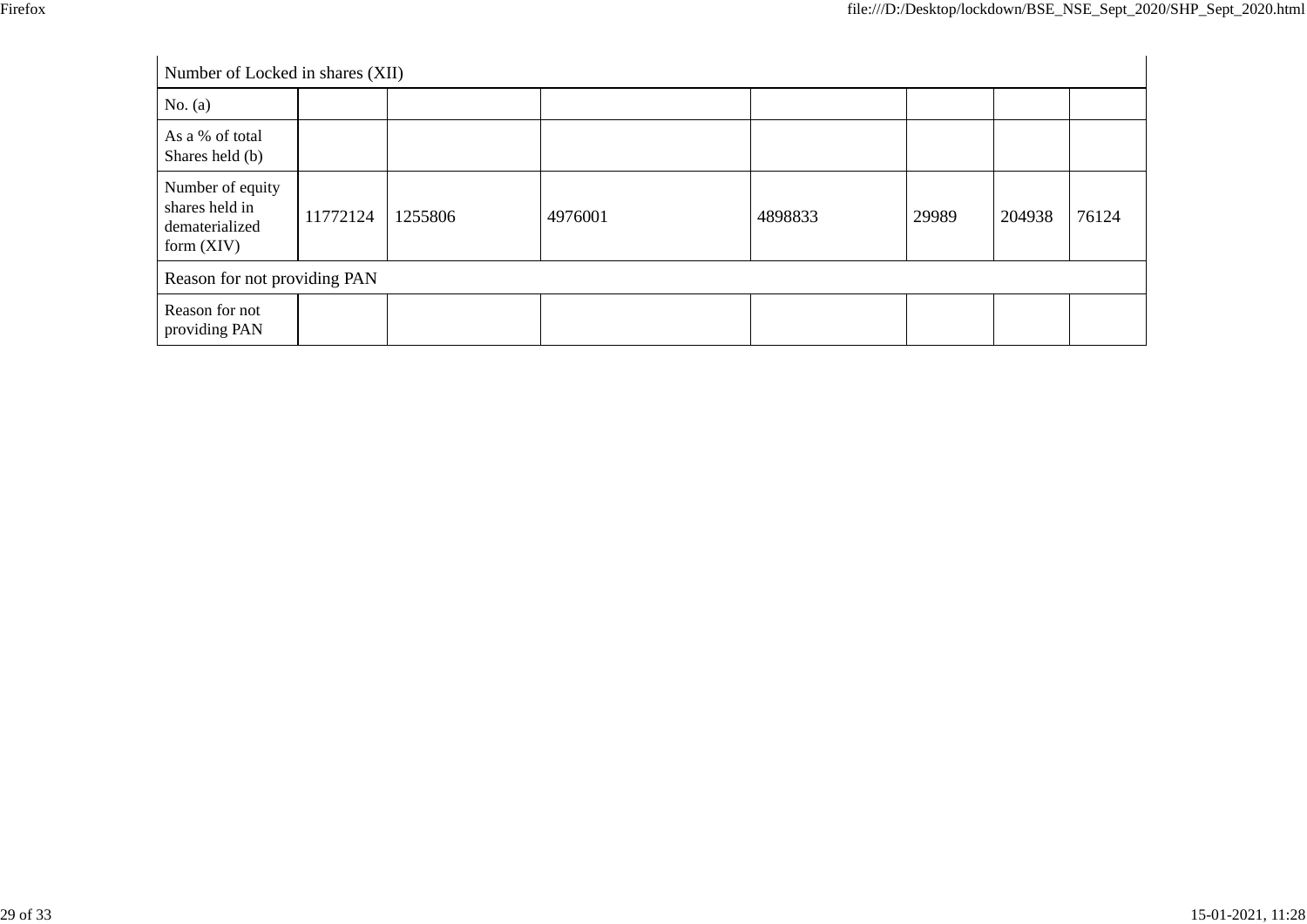| Any Other (specify)                                                                                                  |                           |                                        |                |                       |  |  |
|----------------------------------------------------------------------------------------------------------------------|---------------------------|----------------------------------------|----------------|-----------------------|--|--|
| Searial No.                                                                                                          | 8                         | 9                                      | 10             |                       |  |  |
| Category                                                                                                             | Non-Resident Indian (NRI) | Non-Resident Indian (NRI)              | <b>Trusts</b>  |                       |  |  |
| Category / More<br>than 1 percentage                                                                                 | Category                  | More than 1 percentage of shareholding | Category       |                       |  |  |
| Name of the<br>Shareholders (I)                                                                                      |                           | <b>SATPAL KHATTAR</b>                  |                | Click here to go back |  |  |
| PAN $(II)$                                                                                                           |                           | ARCPK9611J                             |                | Total                 |  |  |
| No. of the<br>Shareholders (I)                                                                                       | 157                       | $\mathbf{1}$                           | 1              | 517                   |  |  |
| No. of fully paid<br>up equity shares<br>held $(IV)$                                                                 | 1850864                   | 1140000                                | 50             | 13934789              |  |  |
| No. Of Partly paid-<br>up equity shares<br>held(V)                                                                   |                           |                                        |                |                       |  |  |
| No. Of shares<br>underlying<br>Depository<br>Receipts (VI)                                                           |                           |                                        |                |                       |  |  |
| Total nos. shares<br>held $(VII) =$<br>$(IV)+(V)+(VI)$                                                               | 1850864                   | 1140000                                | 50             | 13934789              |  |  |
| Shareholding as a<br>% of total no. of<br>shares (calculated<br>as per SCRR,<br>1957) (VIII) As a<br>% of $(A+B+C2)$ | 4.7                       | 2.89                                   | $\overline{0}$ | 35.35                 |  |  |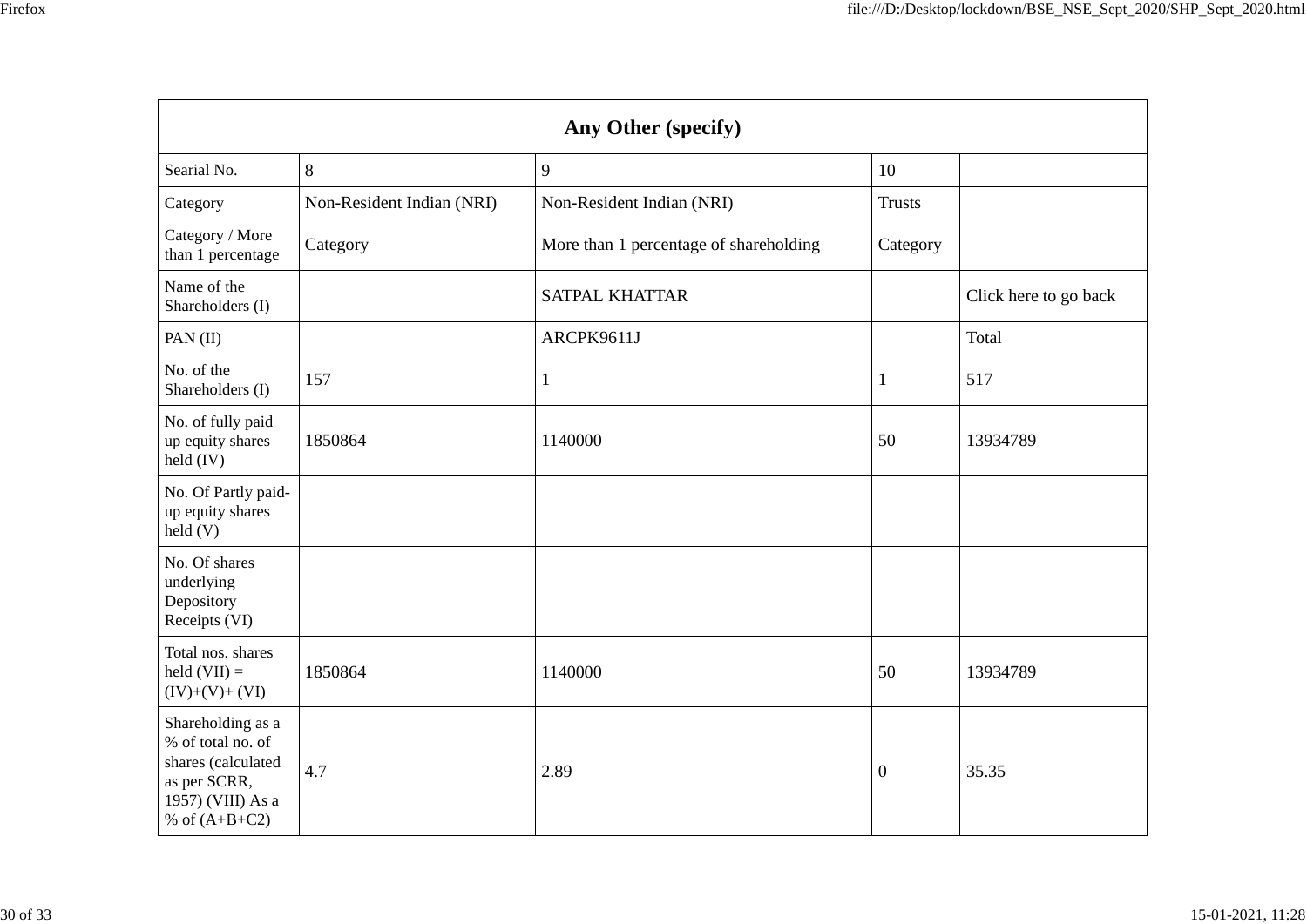|                                                                                                                                                                                        | Number of Voting Rights held in each class of securities (IX) |         |                  |          |  |  |
|----------------------------------------------------------------------------------------------------------------------------------------------------------------------------------------|---------------------------------------------------------------|---------|------------------|----------|--|--|
| Class eg: X                                                                                                                                                                            | 1850864                                                       | 1140000 | 50               | 13934789 |  |  |
| Class eg:y                                                                                                                                                                             |                                                               |         |                  |          |  |  |
| Total                                                                                                                                                                                  | 1850864                                                       | 1140000 | 50               | 13934789 |  |  |
| Total as a % of<br>Total Voting rights                                                                                                                                                 | 4.7                                                           | 2.89    | $\boldsymbol{0}$ | 35.35    |  |  |
| No. Of Shares<br>Underlying<br>Outstanding<br>convertible<br>securities $(X)$                                                                                                          |                                                               |         |                  |          |  |  |
| No. of Shares<br>Underlying<br>Outstanding<br>Warrants (Xi)                                                                                                                            |                                                               |         |                  |          |  |  |
| No. Of Shares<br>Underlying<br>Outstanding<br>convertible<br>securities and No.<br>Of Warrants (Xi)<br>(a)                                                                             |                                                               |         |                  |          |  |  |
| Shareholding, as a<br>% assuming full<br>conversion of<br>convertible<br>securities (as a<br>percentage of<br>diluted share<br>capital) $(XI)=$<br>$(VII)+(X)$ As a %<br>of $(A+B+C2)$ | 4.7                                                           | 2.89    | $\boldsymbol{0}$ | 35.35    |  |  |
| Number of Locked in shares (XII)                                                                                                                                                       |                                                               |         |                  |          |  |  |
| No. $(a)$                                                                                                                                                                              |                                                               |         |                  |          |  |  |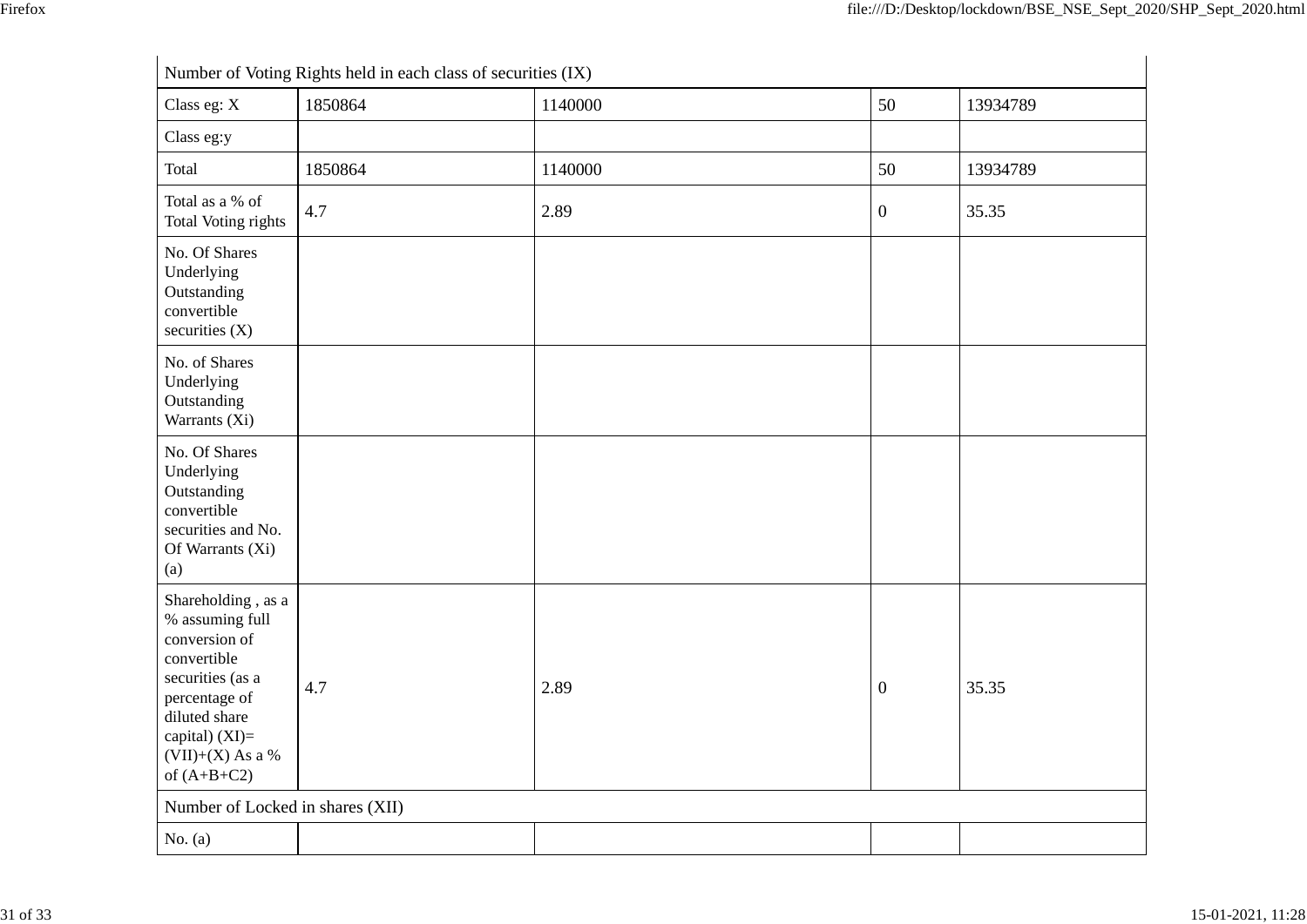| v<br>۰, |
|---------|
|---------|

| As a % of total<br>Shares held (b)                                   |         |         |    |          |  |  |  |
|----------------------------------------------------------------------|---------|---------|----|----------|--|--|--|
| Number of equity<br>shares held in<br>dematerialized<br>form $(XIV)$ | 1834831 | 1140000 | 50 | 13918056 |  |  |  |
| Reason for not providing PAN                                         |         |         |    |          |  |  |  |
| Reason for not<br>providing PAN                                      |         |         |    |          |  |  |  |